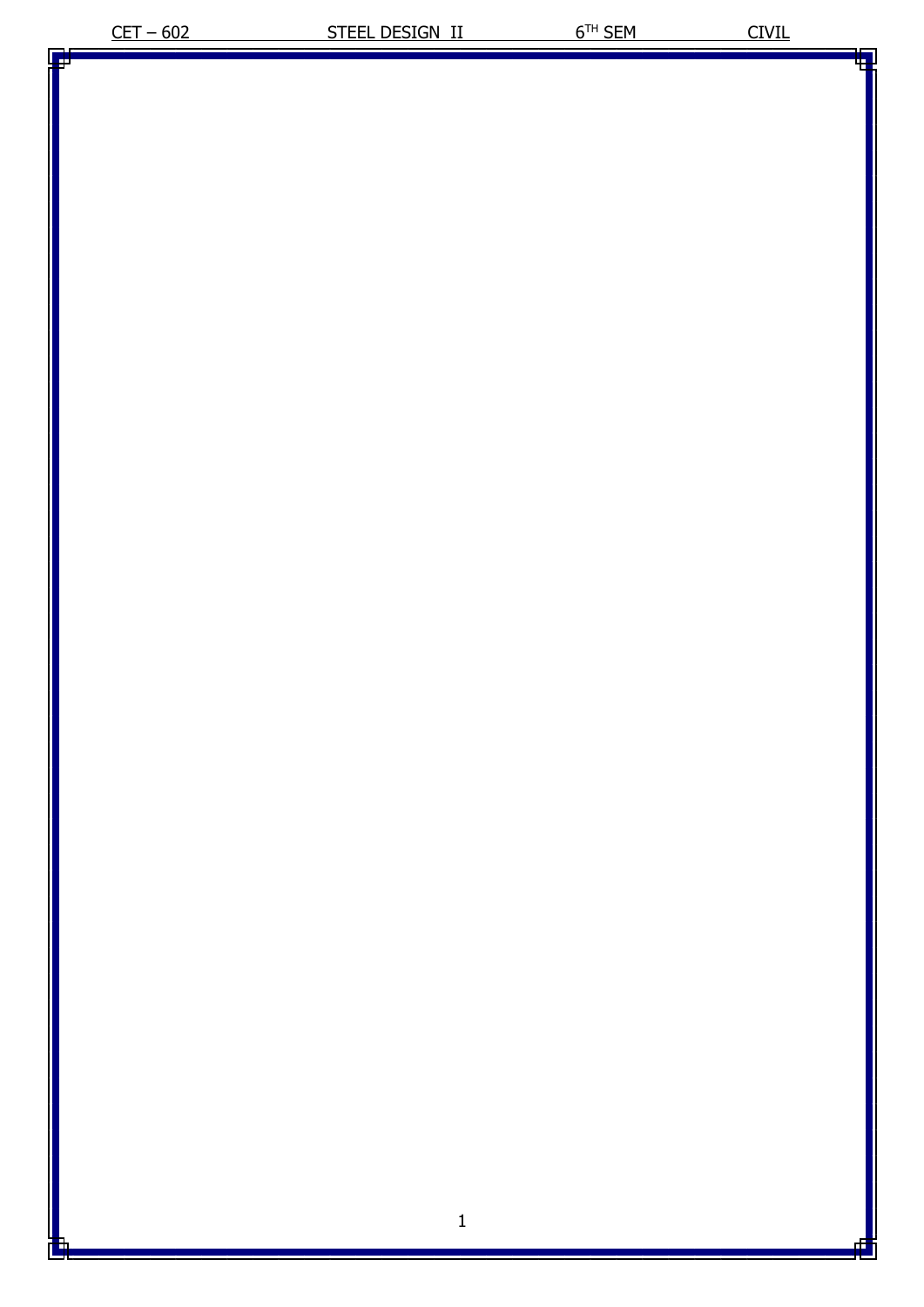

# SUBJECT-STEEL DESIGN-II

# SUBJECT CODE-CET 602(TH-02)

BRANCH-CIVIL

SEMESTER-6TH

ER.SHUCHISMITA ROUT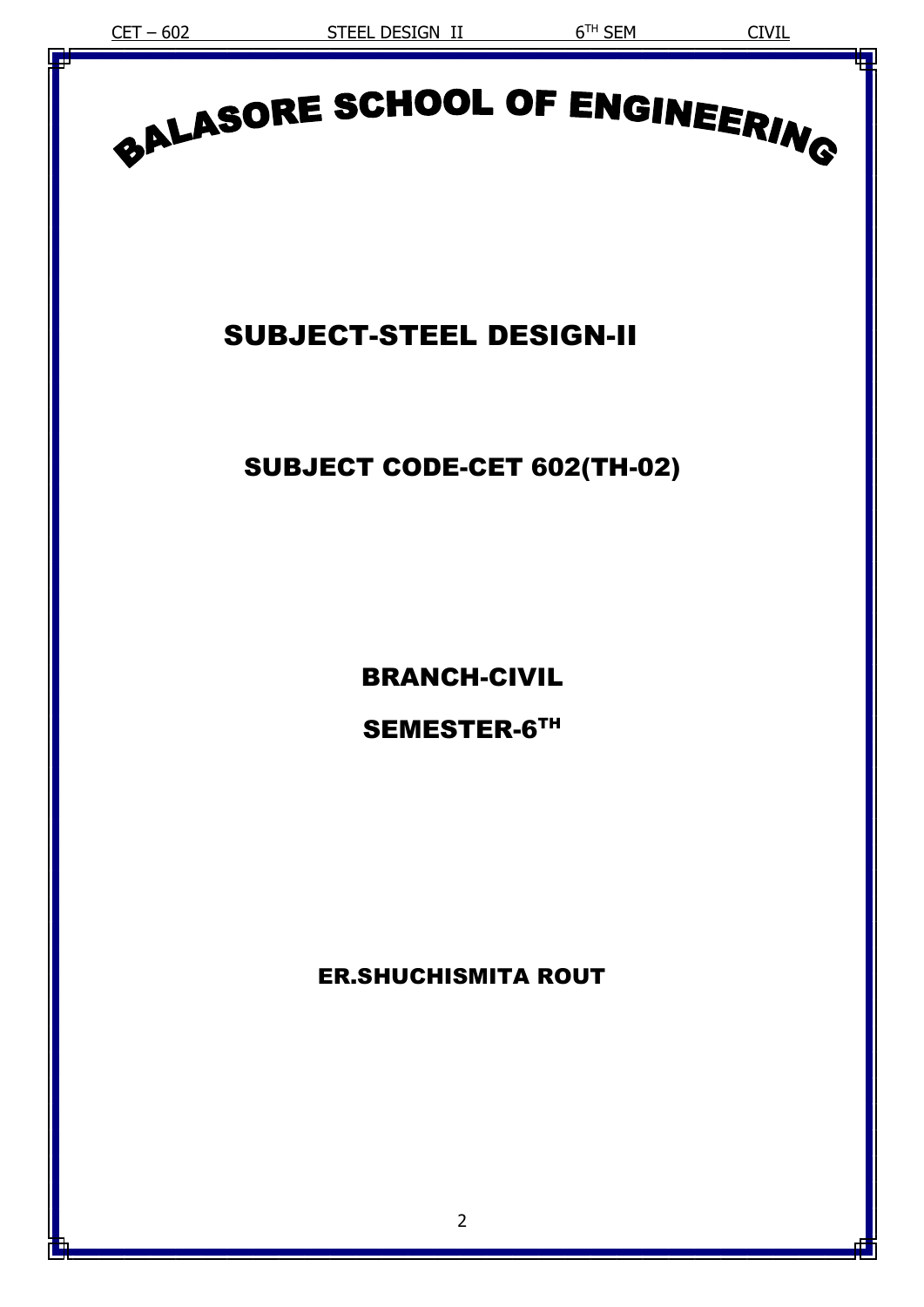# **CHAPTER – 1**

### **[2 Marks Ques]**

## **Q. What do you mean by action in the limit state method of design ? [2015(s), 1-a]**

**Ans:** The primary cause for state of deformations in a structure such as dead, live, wind, seismic and temperature loads is commonly known as action in the limit state method of design.

#### **Q. List two important advantages of welding over bolting ? [2016(s),2-a]**

**Ans:** Welding is more adaptable than bolting because even circular sections can be easily connected by welding

Welded joints are more rigid and alternations in the connections can be easily made in the design.

#### **Q. How are the structural members graded ?[2017(W)1(A)]**

- **Ans:** 3 types
	- (1) Steel structures
	- (2) R.C.C. structure
	- (3) Timber structure

# **Q. State any two physical properties of structural steel ? [2017 (W)(New)1(a)?**

Ans-(a) Unit mass of steel ,  $\ldots$  = 7850 kglm<sup>3</sup>

- b) Modulus of elasticity,  $E= 2.0 \times 10^6 \text{ N/mm}^2$
- c) Poisson's ratio, II=0.3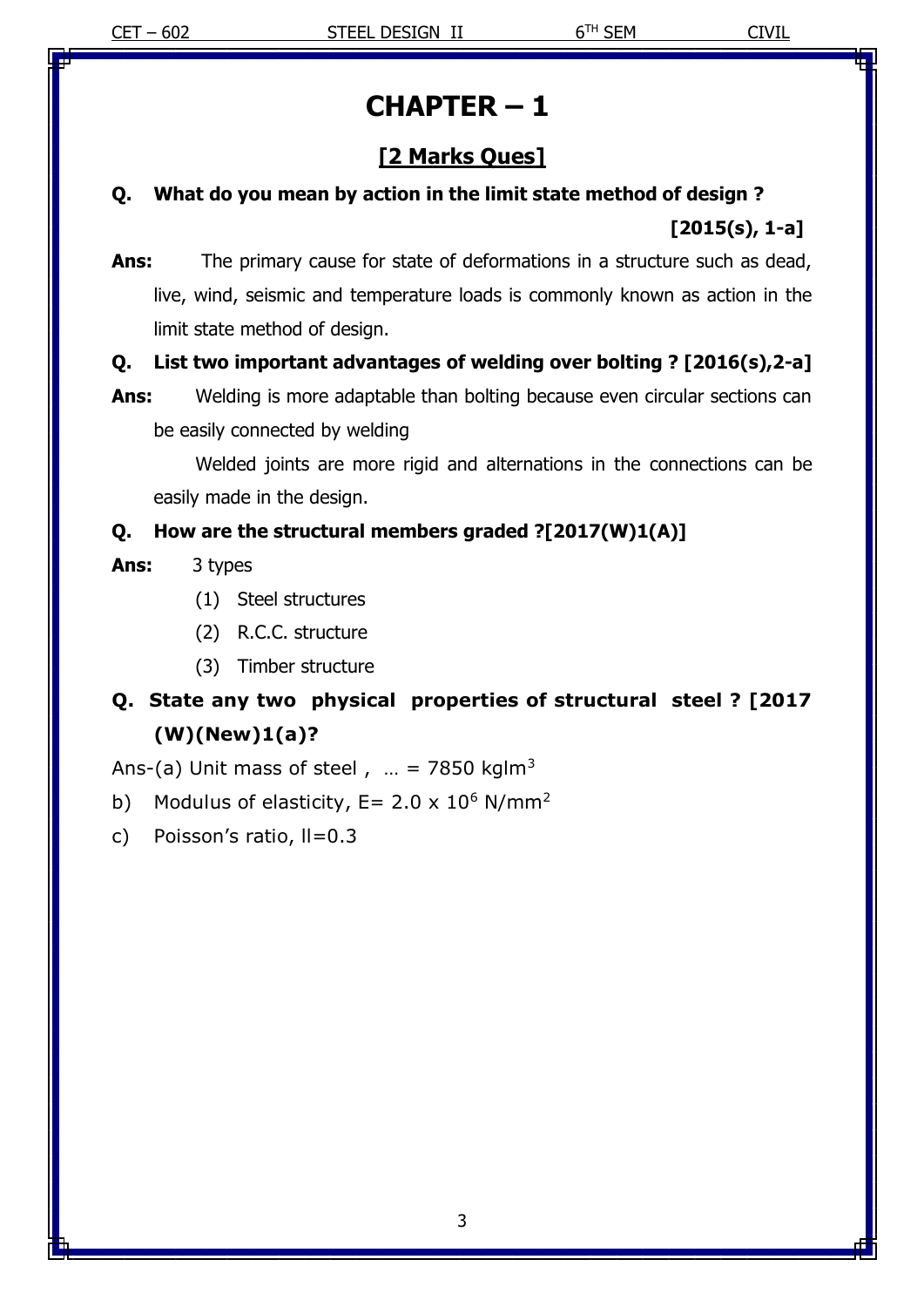#### **[5 Marks Ques]**

#### **Q. Explain the special considerations that are to be taken care of in excel design ? [2018(s) 5-b]**

- **Ans:**(i) Minimum thickness : The minimum thickness of the structural steel members are to be specified in view of corrosion, other use a very small amount of conversion may reavelt into reduction of large percentage of effective area.
	- (ii) Shape and size :- Steel is manufactured in rolling mills and are available in standard shapes and sizes.
	- (iii) Connection design:- During fabrication and assembling various standard sections in a member and the members them selves in a structure are to be suitably connected by welling , bolting, riveting and pins.
	- (iv) Buckling:- As the strength to mass ratio of steel is very high, the permissible load per unit area is much higher steel compared to timber or concrete
- **Q. Write down the advantages and disadvantages of steet structures? [2018 (W) (New)2(B)] (2017 (w) New 1 (c)) [2019 (w)1(a)]**
- \* It has high strength per unit mass.
- \* It has assured quality and high durability.
- \* Speed of Construction is another important advantage of steel structure.
- \* Steel structures can be strengthened at any later time, if necessary. It needs just welding additional sections.
- \* By using bolted corrections, steel structures can be easily dismantled and transported to other sites quickly.
- \* Meterial is reusable

Disadvantage:-

- 1. It is susceptible to corrosion.
- 2. Maintenance cost is high.
- 3. Steel members are costly.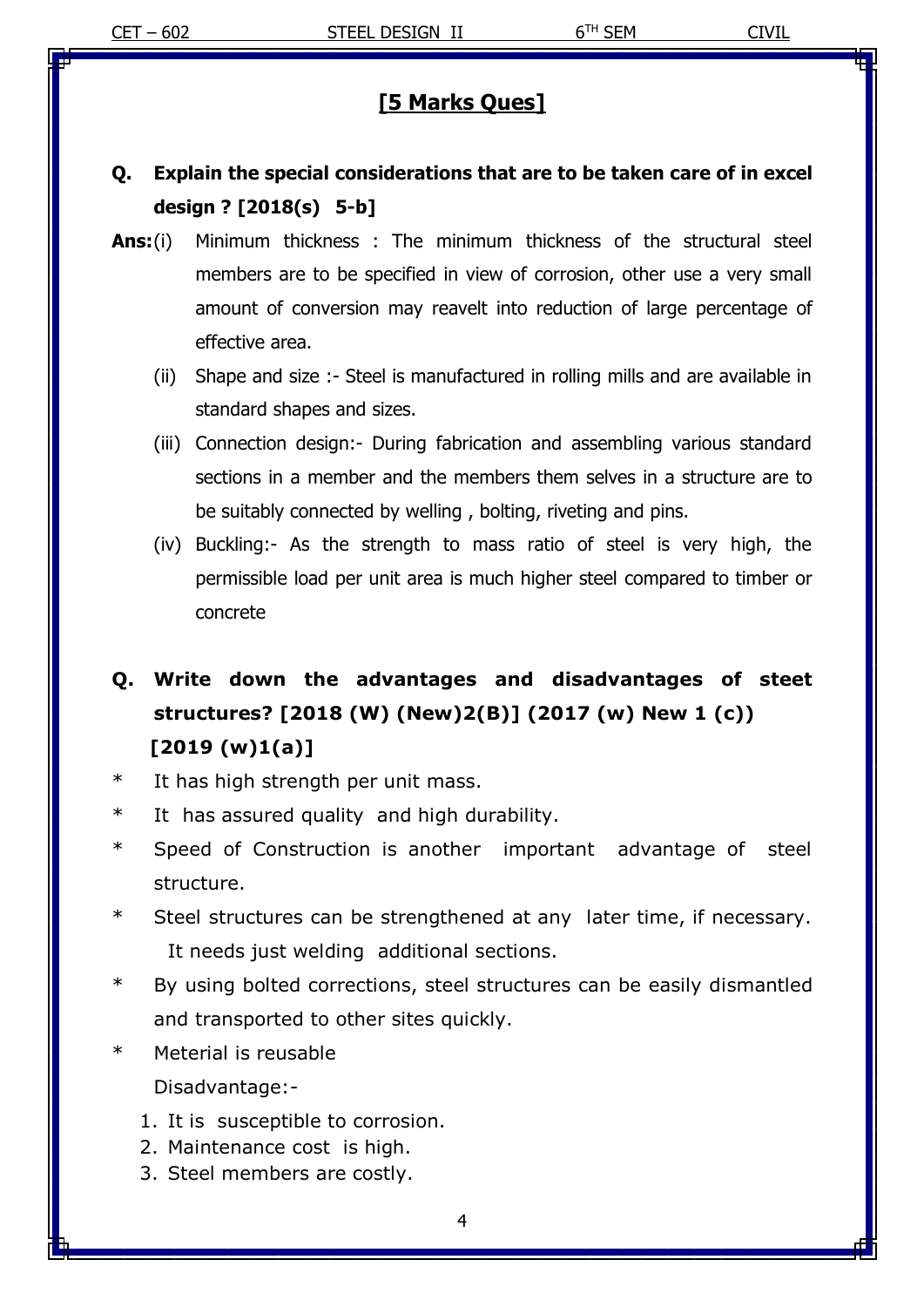# **CHAPTER:2**

# **[2 Marks Ques]**

#### **Q. List two important advantages of welding over bolting? [2015(s), 2-a]**

(ii) It is quicker and speedier as there is no necessarily of making holes for fasteners.

#### **Q. What is the angle between fusion faces for fillet weld ?[2017(s), 2-a]**

**Ans:** The angle between fusion faces for fillet weld 60° to 120°,

#### **Q. Mention 2 advantages of weld joint? (2018(w)(new)4(B))**

**Ans:**(i) Skilled labour and electricity are required for welding.

(ii) Internal stresses and warping are produced due to uneven heating and cooling.

#### **Q. Define effective area of fillet weld ?[2016(W)1(C])**

**Ans:** Effective area of fillet weld = effective length  $\times$  throat thickness

throat thickness  $= 0.7$ 

#### **Q. Mention two disadvantages of weld joint ?(2017(W),3(A))**

**Ans:**Disadvantages of weld joints are

- (i) Skilled labour and electricity are required for welding
- (ii) Internal stress and warpi8ng are produced due to uneven heating and cooling.
- (iii) Welded joints are more brittle ad therefore their fatigue strength is less than the member joined.
- (iv) Defect like Internal air pockets slag inclusion and incomplete penetrate are difficult to detect

### **Q. What is the recommended throat thickness for incomplete penetration bolt welds welded from one side only ?**

**Ans:**The penetration of the weld metal is generally incomplete and the effective throat thickness is taken as  $(5/8)$   $\times$  thickness of thinner part connected. The change in thickness while joining unequally thick plates should be gradual. A tapper not exceeding 1 in 5 is provided when the difference in thickness of

**Ans:**(i) Welding is more adaptable than bolting because even circular sections can be easily connected by welding.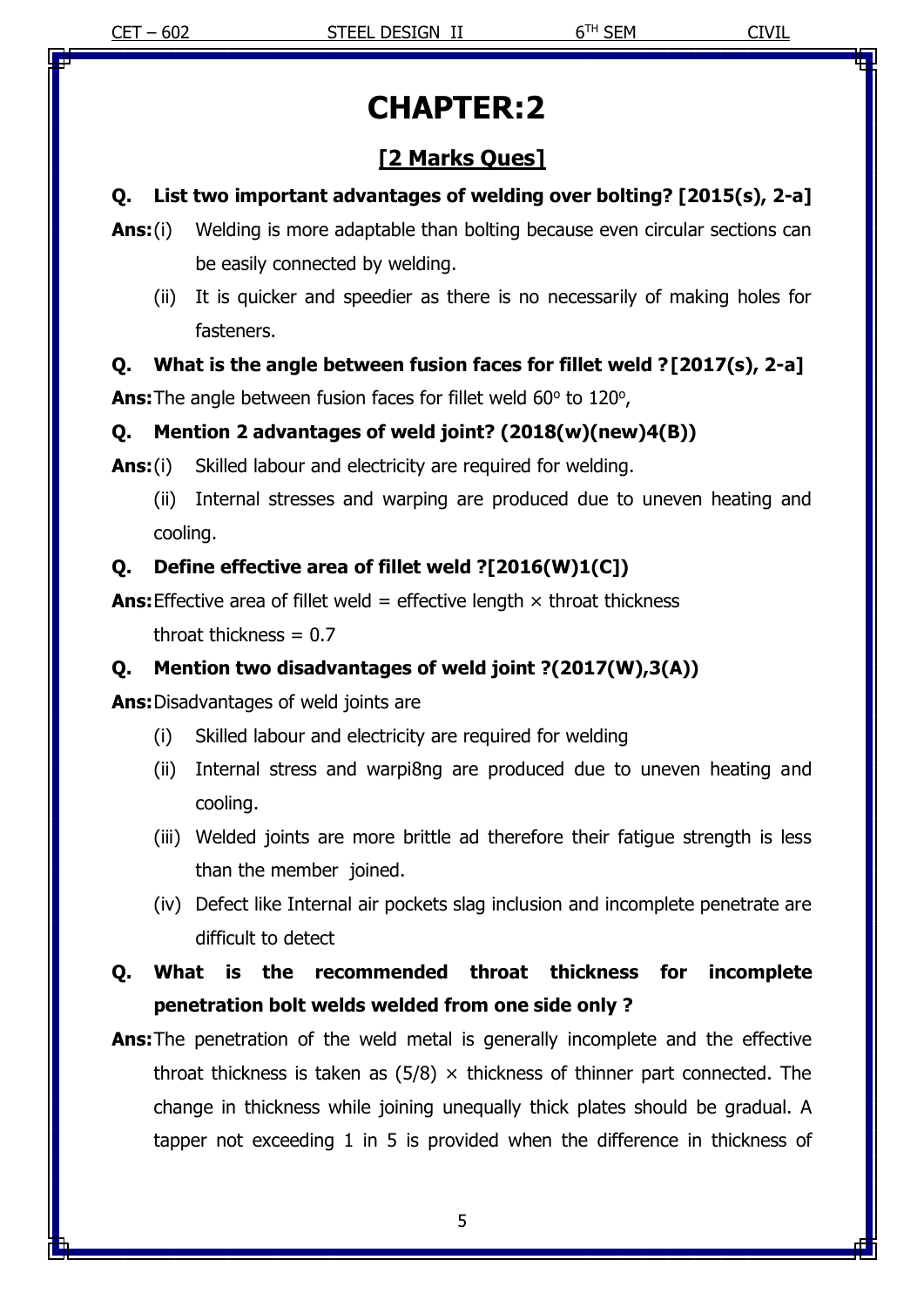parts exceeds 25 % of the thickness of the thinner part or 30 mm, whichever is greater.

# **Q. Write down the types of bolts which are commonly used? [2018 1(W) (new) 2(a) ]**

Ans:- (a) Unfinished (Black) Bolts.

- b) Finished (Turned) Bolts
- c) High strength Acition grip (HSFG) Bolts.

#### **Q. Define efficiency of a joint ? [2018 (W) new, 2 (a)]**

Ans:- Efficiency  $n = \frac{Streamb \ of \ joint}{\ }$ Strength fo solidplate ×100

#### **[5 Marks Ques]**

- Q**) Define the following terms with diagram**:
- (i) Pitch:- It is the centre to centre spacing of the bolts in a raw, measured along the direction of load . It is denoted as 'P'.
- (ii) Gauge distance:- It is the distance between the two consecutive bolts of adjaunt rows and is measured at right angles to the direction of load.
- (iii) Edge distance:- It is the distance of centre of bolt hole from the adjacent edge of the plate.
- (iv) End distance:- It is the distance of the nearest bolt hole from the end of the plate.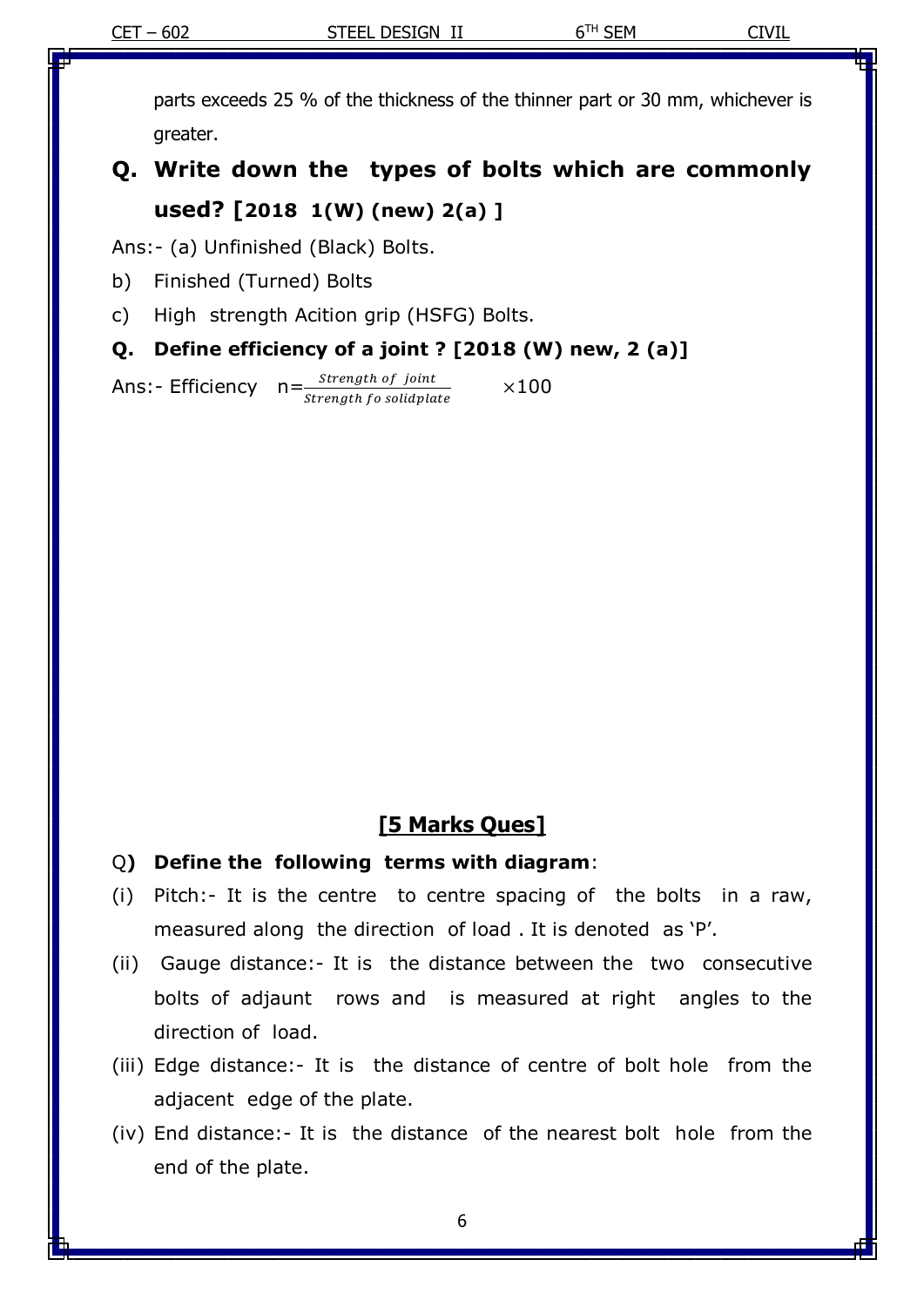# **Q. List the assumptions made in the design of bearing bolts along with their limitations. [2016(s), 1-b]**

**Ans:**Assumptions:

- $\rightarrow$  The stress distribution on the plates between the bolt holes is uniform
- $\rightarrow$  The friction between the plates is negligible
- $\rightarrow$  The shearing stress is uniformly distributed and the cross-section of the bolts.
- $\rightarrow$  the bolts in a group share the direct load equally
- $\rightarrow$  Bending stresses developed in the bolts is neglected.
- Limitations:
- $\rightarrow$  Assuming is not fully correct because actual strss distribution on the plates in not uniform in working conditions and initially the stress are very near the bolt holes due to stress concentration.
- $\rightarrow$  Regarding Assumption: It is fact that friction exists between the plates to be connected as they are held against each other in smug tight bolts. Even if this assumption is not exactly true, but it leads to sater side in the design.
- Regarding assumption: Through the variation of shear stress over a circular cross section is parabolic, it could be averages and taken to be uniform as equivalent stress.
- $\rightarrow$  assumption is only justified not the ultimate stage, when all the bolts have to fail by redistribution of forces, otherwise fail bolts away from the C.G of the bolts groups experience more loads.
- Assumption is justified when eccentricity of the load is very small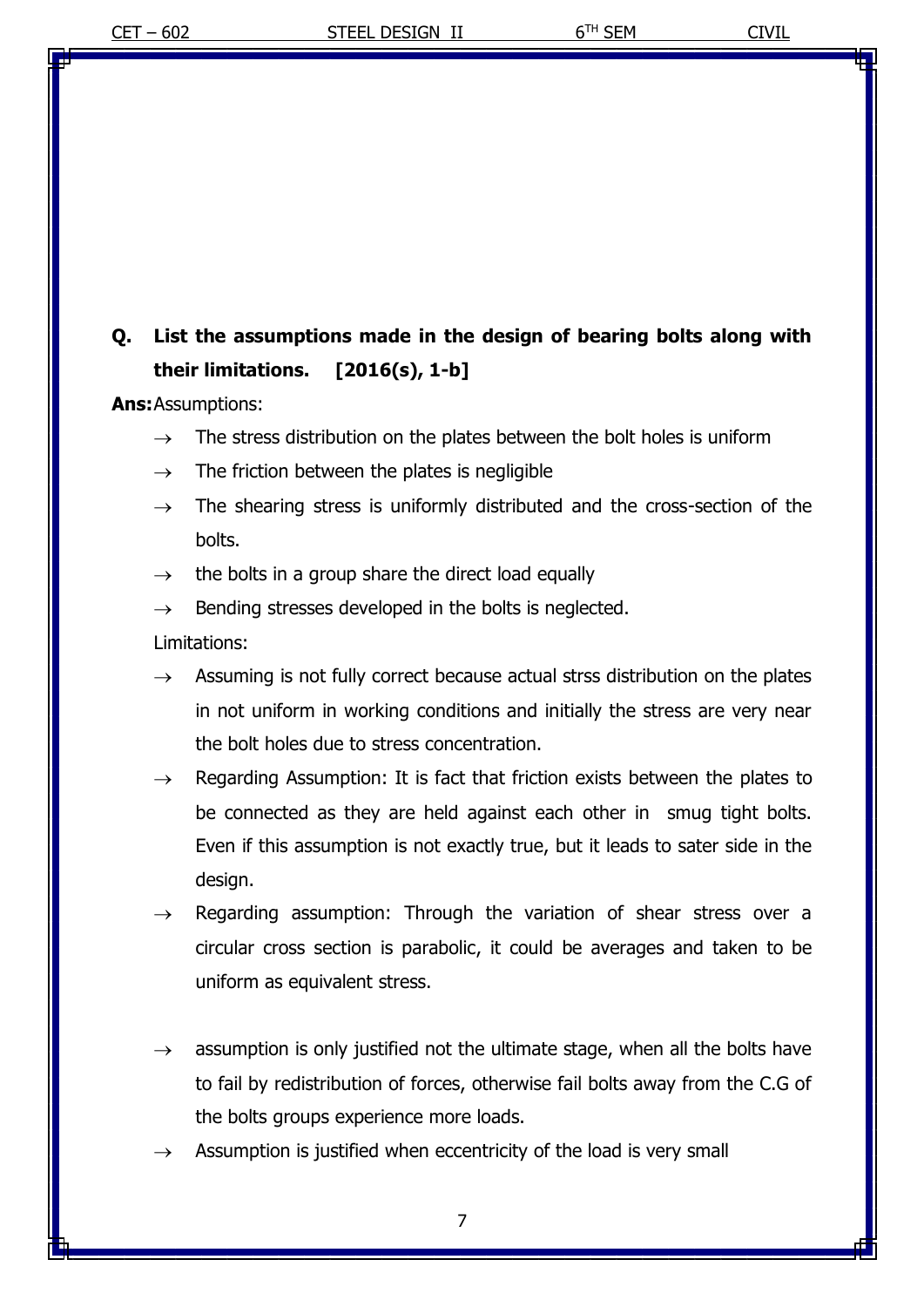## **Q. What is block shear failure ? Explain with sketches for the cases of bolted and welded connection ? [2016(s) 2-b]**

**Ans:** The type of failure that along a parts involving tension on one plane and shear on a perpendicular plane is called block shear failure. When applied tensile load is increased the fracture strength of the weaker plane is approached. However, this plane does not fail as it is restrained by the stronger plane band the load can still be increased until the fracture strength of stronger plane is reached. By this time the weaker plane would have yields. Thus, at failure, the total strength equal fracture strength of stronger plane plus yield strength of weaken plane.

#### **Block shear failure of bolted Joints.**



#### **Block shear failure for plates**



Failure of of theplate

8

plate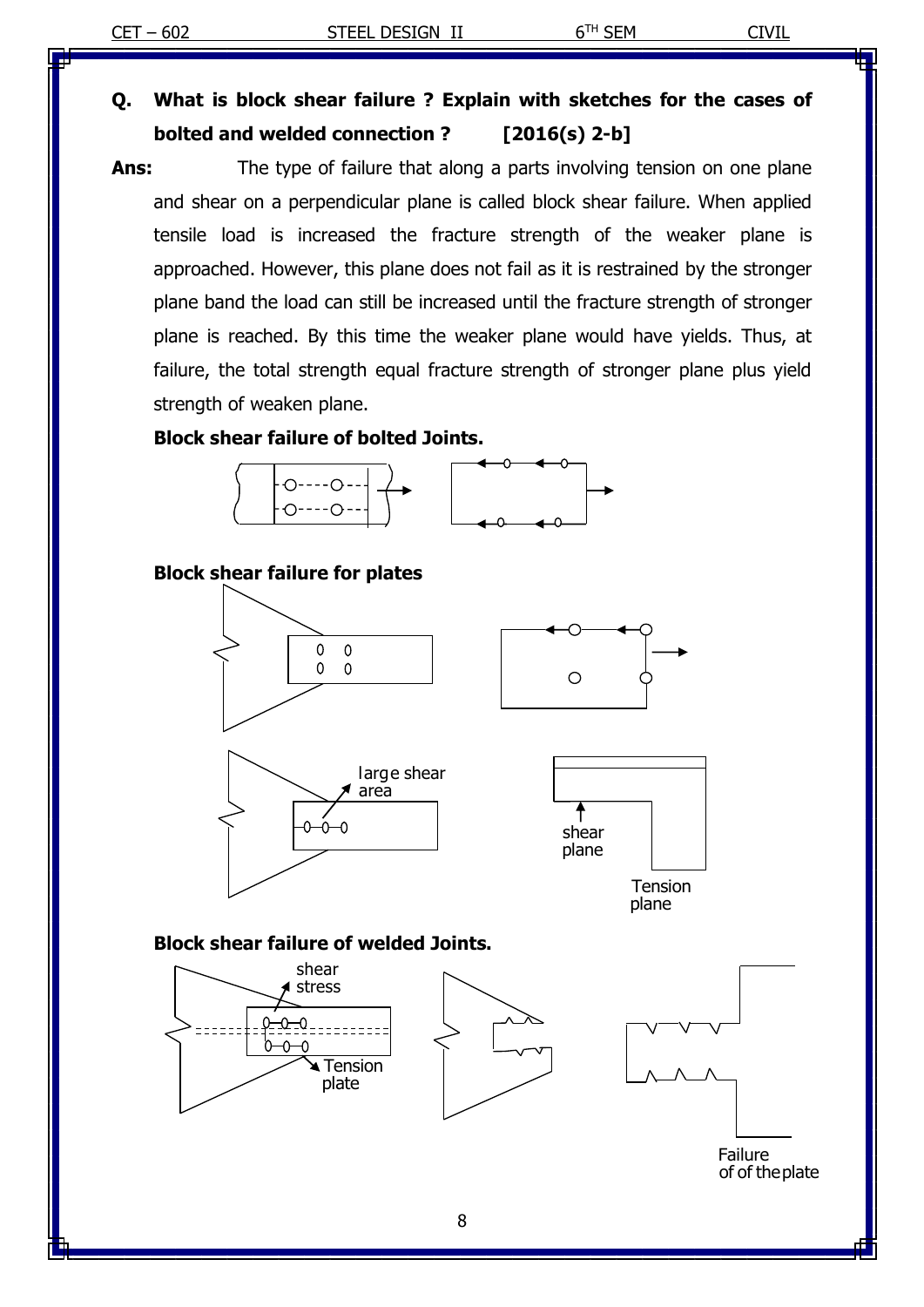| 6 <sup>TH</sup> SEM<br>$CET - 602$<br>STEEL DESIGN II<br><b>CIVIL</b>                                                                                                                                                                                                                                                      |  |  |  |
|----------------------------------------------------------------------------------------------------------------------------------------------------------------------------------------------------------------------------------------------------------------------------------------------------------------------------|--|--|--|
| failure of gasset                                                                                                                                                                                                                                                                                                          |  |  |  |
| the<br>advantages<br>and disadvantages<br>bolted<br>Q)<br><b>Discuss</b><br>οf                                                                                                                                                                                                                                             |  |  |  |
| connection? [2017 (w) new, 6(b)]                                                                                                                                                                                                                                                                                           |  |  |  |
| Ans:-Advantages;-                                                                                                                                                                                                                                                                                                          |  |  |  |
| 1. Making joints is noiseless.<br>2. Do not need skilled labour.<br>3. Needs less about.<br>4. Connections can be put to use immediately.<br>5. Accommodations minor discrepancies in dimensions.                                                                                                                          |  |  |  |
| Disadvantages:-                                                                                                                                                                                                                                                                                                            |  |  |  |
| 1. Tensile strength is reduced considerably due to stress<br>conuntrations and reduction of area at the root of the threads.<br>2. Rigidity of joints is reduced due to loose fit, resulting into excusive<br>deflections.<br>3. Due to vibrations nuts are likely to loosen, endangering the safety<br>of the structures. |  |  |  |
| Q. Write down the advantages of welded connections? [2018 (w)                                                                                                                                                                                                                                                              |  |  |  |
| $(new)$ 2 $(b)$ ]                                                                                                                                                                                                                                                                                                          |  |  |  |
| Ans:-(1) Due to the absence of gusset plates, connecting angles etc,                                                                                                                                                                                                                                                       |  |  |  |
| welded structures are lighter                                                                                                                                                                                                                                                                                              |  |  |  |
| The absence of making boles for fosterers makes welding process<br>2)                                                                                                                                                                                                                                                      |  |  |  |
| quicker.                                                                                                                                                                                                                                                                                                                   |  |  |  |
| 3)<br>Welding is more adaptable than bolting or riveting. For example,                                                                                                                                                                                                                                                     |  |  |  |
| even circular tubes can be easily connected by welding.                                                                                                                                                                                                                                                                    |  |  |  |
| 4)<br>It is possible to achieve 100% efficiency in the joint.                                                                                                                                                                                                                                                              |  |  |  |
| 5)<br>Noise produced in welding process is relatively less.                                                                                                                                                                                                                                                                |  |  |  |
| 6)<br>Welded connections have good aesthetic appearance.                                                                                                                                                                                                                                                                   |  |  |  |
| 7)<br>Welded connection is airtight and watertight.                                                                                                                                                                                                                                                                        |  |  |  |

▟╉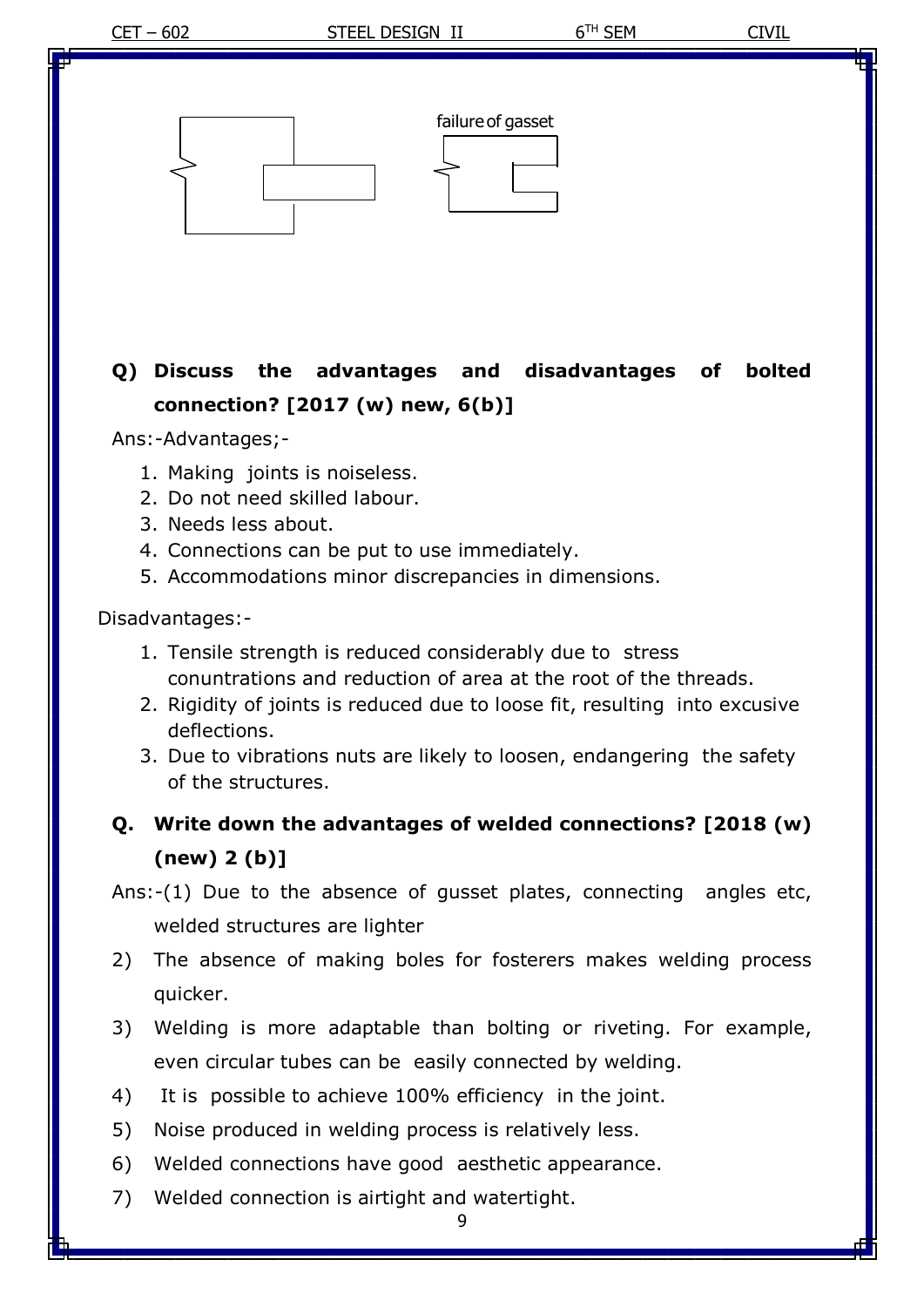CET – 602 STEEL DESIGN II 6<sup>TH</sup> SEM CIVIL **Q. Explain different types of bolt welds with sketch ? [ 2015(s), 1-b] Form of weld** sketch symbol

### **Q) Define the following terms: [2018 (w) (new) 7 (b)]**

- (i) Column:- A column is a vertical member which effectively takes load by compression.
- (ii) Pier :- An intermediate support for the adjacent ends of two bridge spans.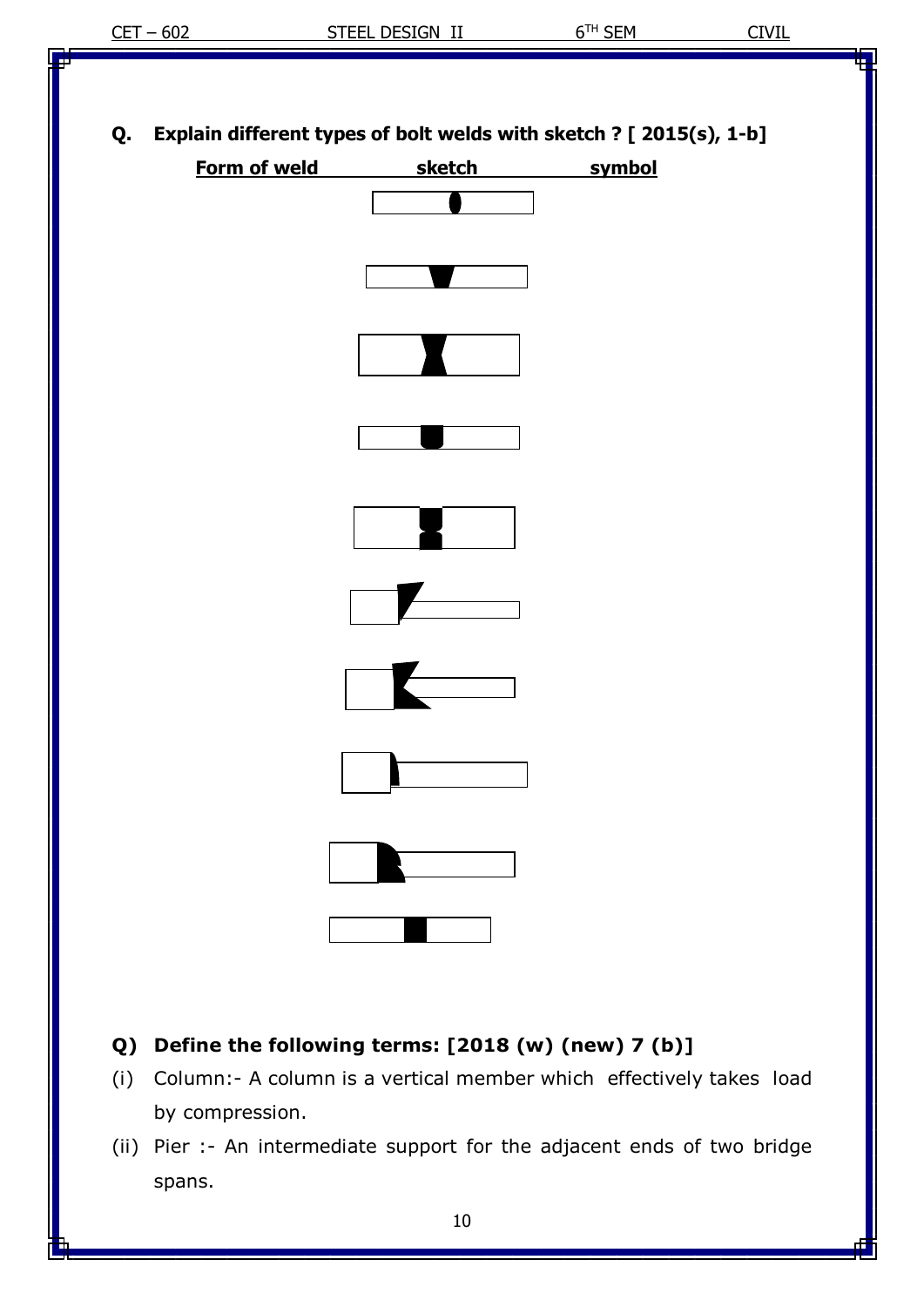- (iii) Buttress:- A structure of store or brick against a wall to strengthen or support it.
- (iv) Eccentricity load :- A load on a column or pile which is nonsymmetrical with respect to the central axis, therefore proceeding a Bending moment.
- (v) Non-load bearing wall:- A wall capable only of supporting its own weight and (if it is an exterior wall) capable of resisting the force of the wind blowing agsint it, it cannot support an imposed load.

#### **[7Marks Ques]**

- **Q. Find the maximum force that can be transmitted through a double bolted chain lap joint consisting of 6 bolts in 2 rows connecting two plates of thickness 12 mm and 10 mm. Given that**  $M - 16$  **bolts of grade 4.6 and plates of Fe-410 are to be used? [2019(w)(new)1,c]**
- **Ans:** thickness of the plate  $t_1 = 12$  mm and  $t_2 = 10$  mm. total number bolts n  $=$  b, diameter of the both d = 16 mm. Grade of bolt = 4.6, plate material = Fe–410,  $f_y = 250$  MPa. Minimum pitch  $p = 2.5$  d =  $2.5 \times 16 = 40$  mm

Minimum edge distance to sheared/head flame out edge = 30 mm.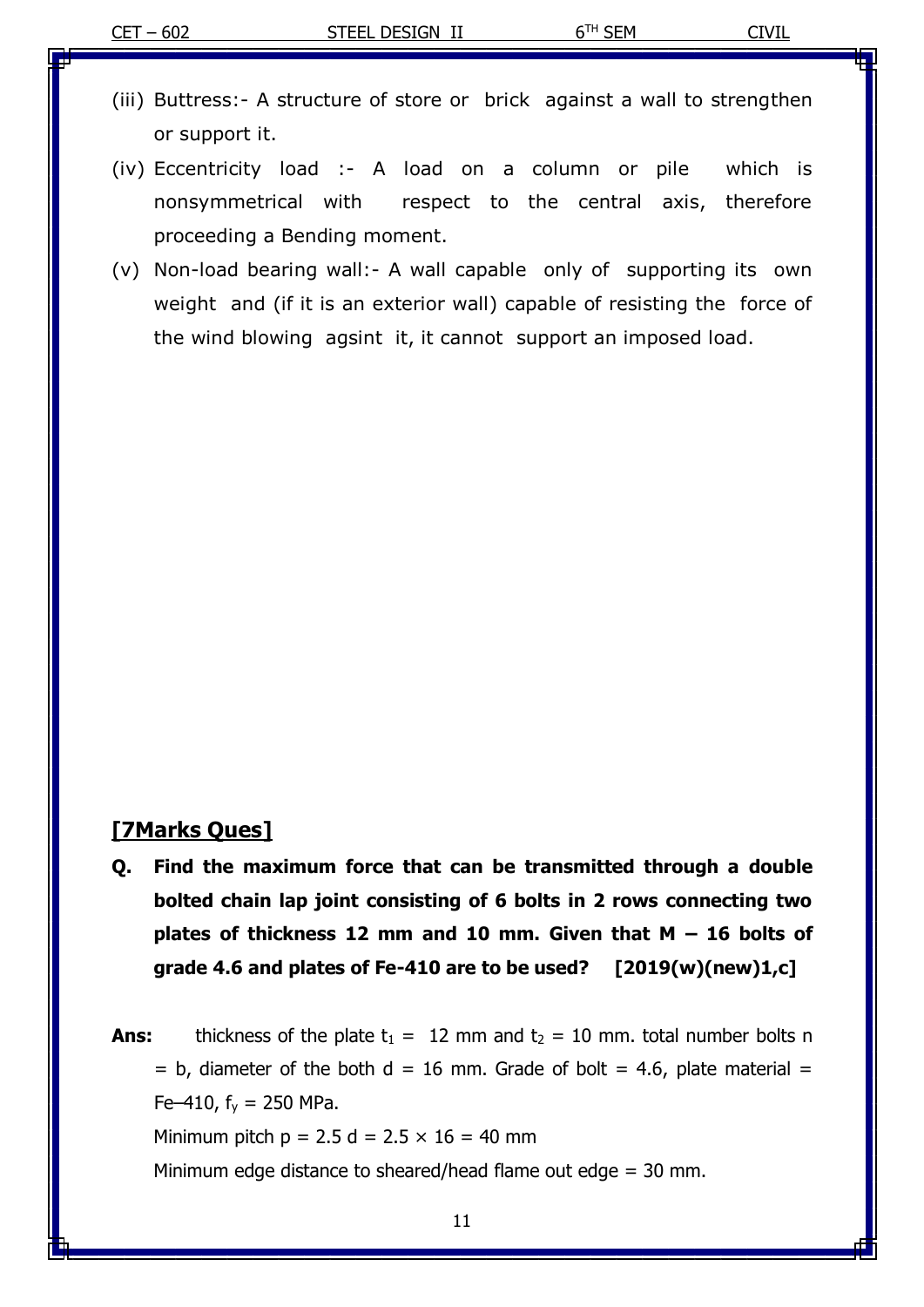$\therefore$  Total plate width = 2  $\times$  40 + 2  $\times$  30 = 140 mm

For M-16 bolts of grade 4.6

Diameter of bolt hole  $d_n = 18$  mm

Ultimate strength  $f_{ub} = 400$  MPa

Partial safety factor  $\gamma_{\rm mb} = 1.25$ 



For FE-410 plate

Ultimate Stress  $f_u = 410$  Mpa

Partial safety factor  $\gamma_{\text{ml}} = 1.25$ ,  $y_{\text{mo}} = 1.1$ 

Strength of the plates in the joint done to rupture

Strength of the thinner plate will be minimum,

 $T = 10$  mm

Since there is no staggering,  $p_{si} = 0$ 

Number of bolt holes in the critical section

 $2 - 2$ ,  $n = 3$ 

Net effective area of the plate,  $A_n = [b - ndn + 0]t$  $=[14D - 3 \times 18 + 0] \times 10 = 860$  mm<sup>2</sup>.

Design strength of the plate in the joint.

 $\lambda_{\rm dn} = \frac{\mathsf{0.13} \cdot \mathsf{1.1} \times \mathsf{1.1}}{2}$ ml  ${\sf T}_{\scriptscriptstyle \!\bot \hspace*{-.8mm} \cdot}= \frac{0.9~{\sf A}_{\scriptscriptstyle \chi} {\sf f}_{\scriptscriptstyle \chi}}{2} = \frac{0.9 \! \times \! 860 \! \times \! 410}{2}$ 1.25 = 253872 N = 253.87 kN.  $=\frac{0.9 A_{x1_{x}}}{\gamma_{m1}} = \frac{0.9 \times 860 \times}{1.25}$ 

Strength of bolts in the joint :

Design strength in shear :

Bolts are in single shear and assuming that the threads intercept the shear plane in each bolt ,.  $n_n = bm \, n_s = 0$ . . Net shear area of the bolt at thread,

$$
A_{nb} = 157 \text{ mm}^2 \left\{ \approx 0.78 \frac{7}{4} (d)^2 \right\}
$$

Design strength in bearing :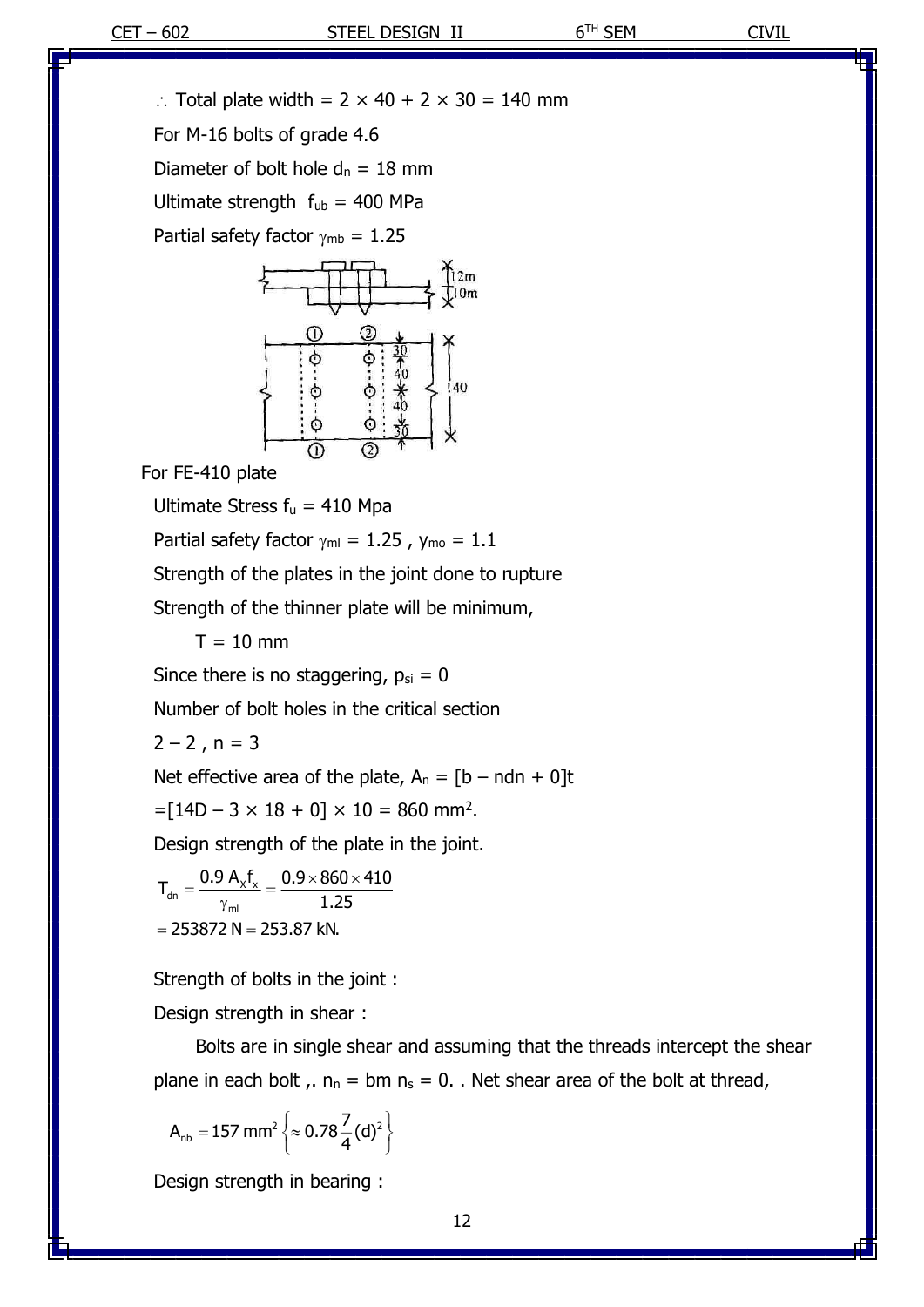The bearing of the bolt against the thinner plate will be critical Nominal strength/bolt  $V_{\text{npb}}$  2.5 K<sub>b</sub> dt f<sub>u</sub> Where

(a) 
$$
\frac{e}{3d_0} = \frac{30}{3 \times 18} = 0.56
$$
  
\n(b)  $\frac{p}{3d_0} - 0.25 = \frac{40}{3 \times 18} - 0.25 = 0.491$   
\n(c)  $\frac{f_{ub}}{f_u} = \frac{400}{410} = 0.9756$   
\n(d) 1.0  
\n $V_{\text{npb}} = 2.5 \times 0.491 \times 16 \times 10 \times 410$   
\n= 80524 N = 80.52 kN/bolt

Since the length of the joint, as well as grip length are small and there is no passing plates, the reduction factors  $\beta_{lj} = \beta_{lg} = \beta_{pk} = 1$ Nominal shear strength

$$
V_{\text{nsb}} = \frac{f_{\text{ub}}}{\sqrt{3}} (n_{\text{n}} A_{\text{nb}} + n_{\text{s}} A_{\text{sb}})
$$
  
=  $\frac{400}{\sqrt{3}} (6 \times 157 + 0) = 217546 \text{ N} = 217.55 \text{kN}$   
Design strength inshear  

$$
V_{\text{dsb}} = \frac{V_{\text{nsb}}}{\gamma_{\text{mb}}} = \frac{217.55}{1.25} = 174.04 \text{ kN}
$$
  
Design strength of bolts in the joint  

$$
V = 80.52
$$

$$
V_{\text{qpb}} = \frac{V_{\text{nsb}}}{\gamma_{\text{mb}}} = \frac{80.52}{1.25} = 64.42 \text{ kN}
$$

Design strength of bolts in the joint

 $V_{db} = V_{dsb}$  or  $V_{dbb}$  which is less

$$
= 174.04 \text{ kN}
$$

Strength of the joint

= Minimum strength of the plate or strength of the bolts  $T_{dn}$  or  $V_{db}$  which is less

 $= 253.87$  kN or 174.04 kN which is less.

 $= 174.04$  kN = maximum force transmitted.

Alternative solution : Since width of the plates are not given in the question, the strength of the joint per pitch width may be calculated and shown as the answer also.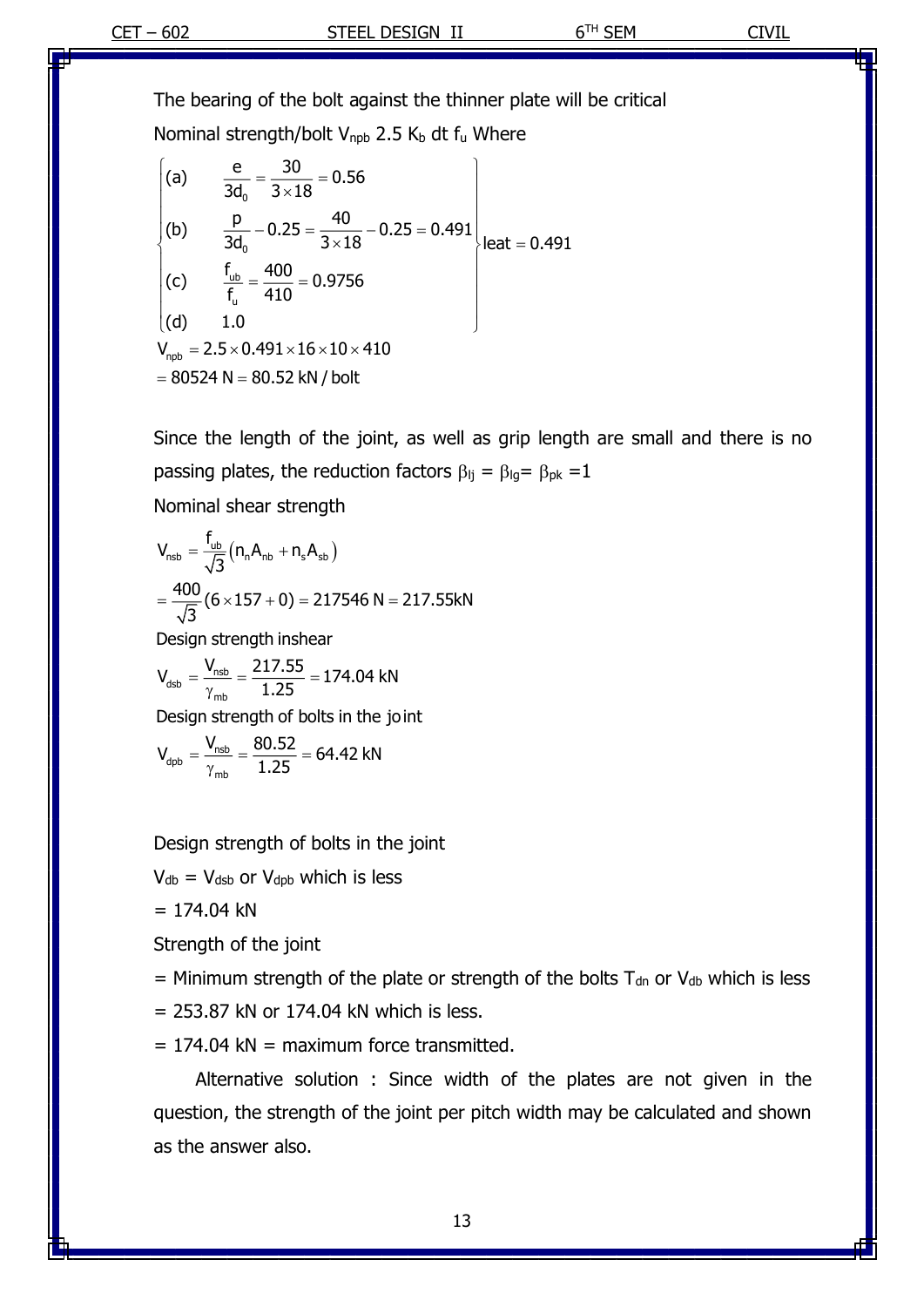**Q. Design a single bolted double cover butt joint to connect boiler plate thickness plate thickness 12mm for maximum efficiency. Use M16 bolts of grade 4.6. Boiler plates are**  410 *F e* **grade. Find the efficiency of the joint.[2019(w)3]**

 $D=16$ mm, do=18mm, fub=100 N/mm<sup>2</sup>

 $F_e = 410 \, N / mm^2$  if  $= 12 mm$ 

Since it is double cover but join, the bolts are in double shear one section at shank and another at root.

Nominal strength of a bolt in sheam.

$$
= \frac{400}{\sqrt{3}} \left( 1 \times \frac{\pi}{4} \times 16^{2} + 1 \times 0.78 \times \frac{\pi}{4} \times 16^{2} \right)
$$
  
= 82651M.

Design strength in sheam  $=\frac{82651}{125}$  = 66121  $=\frac{2244}{1.25}$  = 66121N

Assume bearing strength is more then it.

To get Max<sup>m</sup> efficiency strength of plate perpitch width should be equated to strength of a bold.

To avoid failure of cover plates, the total thickness of cover plates should be more then the thickness of main plates.

Provide cover plates of 8 mm thickmen.

Design strength of plate per pitch width,

$$
=\frac{0.9 \times 410 \times (P-18) \times 12}{1.25}
$$
  
= 3542.4(p-18)

Equating (a) to (b) to et max<sup>m</sup> efficiency weget, 3542.5 (P-18)=66121  $\therefore P = 36.67$ mm

Minimum pitch  $= 2.5 \times 16 = 40$ mm

.. Provide bolts at  $P = 40mm$ 

Check for strength of bolts in bearing.

 $K_b$  is the min<sup>m</sup> of 0  $, \frac{1}{\sqrt{1.1}}$ ,  $-0.25, \frac{900}{\sqrt{1.1}}$ , 1.0 3d<sub>o</sub> 3 *<sup>e</sup> P fub*  $\overline{d}_o$ ,  $\overline{3d}_o$ ,  $\overline{-0.23}$ ,  $\overline{f}$ *u* 

Assuming Sufficient 'e' will be provided  $K_b = 0.4907$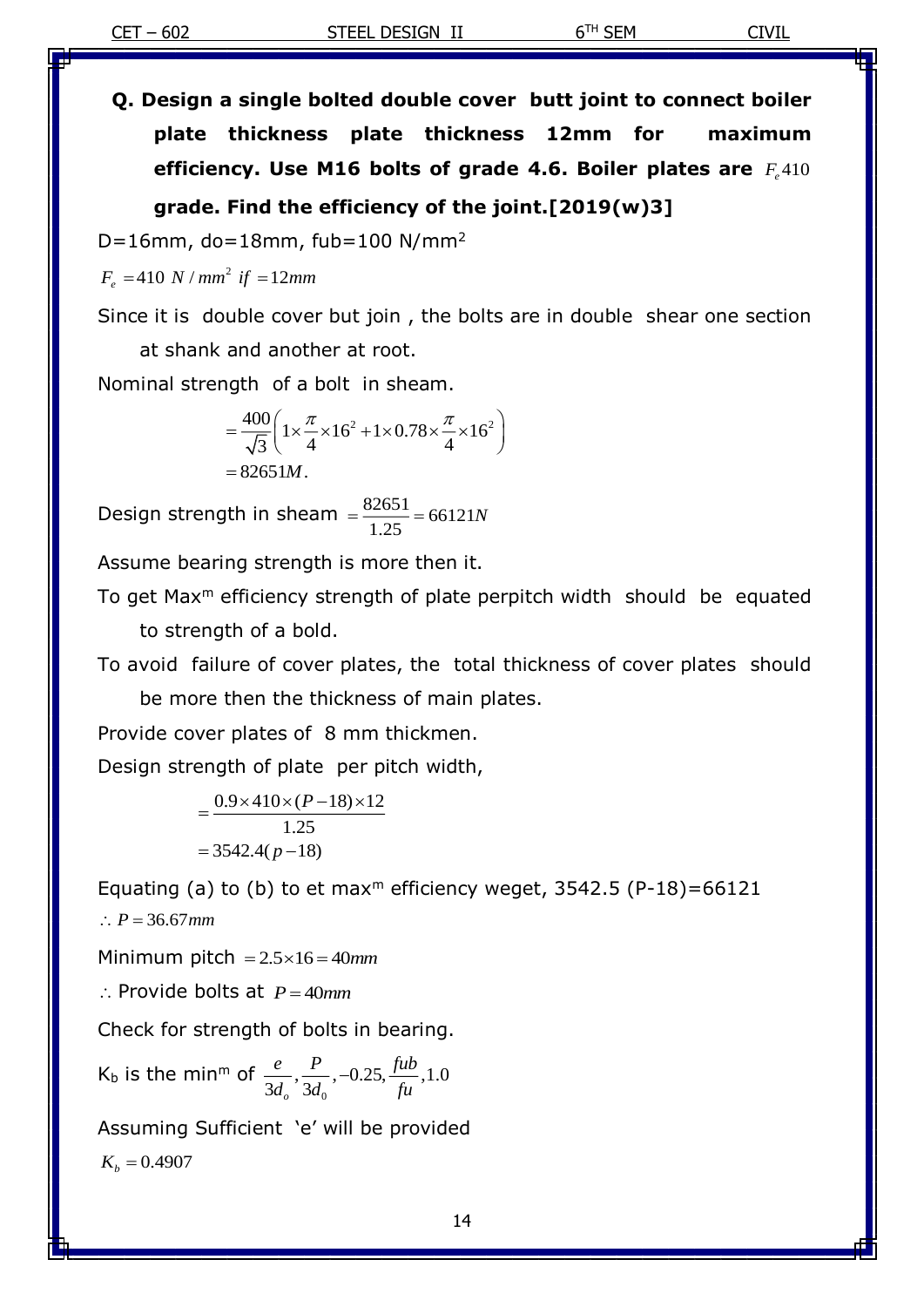Design Strength of bolt in bearing

 $2.5 \times 0.4907 \times 16 \times 12 \times 400$ 1.25

 $= 75372 N$   $> 66121 N$ 

EVESIGN Strength of boot in Bearin<br>  $= \frac{2.5 \times 0.4907 \times 16 \times 12 \times 400}{1.25}$ <br>  $= 75372N > 66121N$ <br>
Hence, the assumption that be<br>
design shear is correct.<br>
Since pitch provided is slightly<br>
strength of plate is more than<br> Hence, the assumption that bearing strength is more than design shear is correct.

Since pitch provided is slightly more than required from strength of plate is more than the strength of the bolt.

 $\therefore$  Design strength joint per 40mm width=66121N

Design strength of solid plate per 40 mm width

 $\frac{250 \times 40 \times 12}{2} = 109091$ 1.1  $=\frac{250\times40\times12}{2}$  = 109091N

 Max efficiency of joint <sup>66121</sup> <sup>100</sup>  $=\frac{}{109091}$ 

 $=60.61%$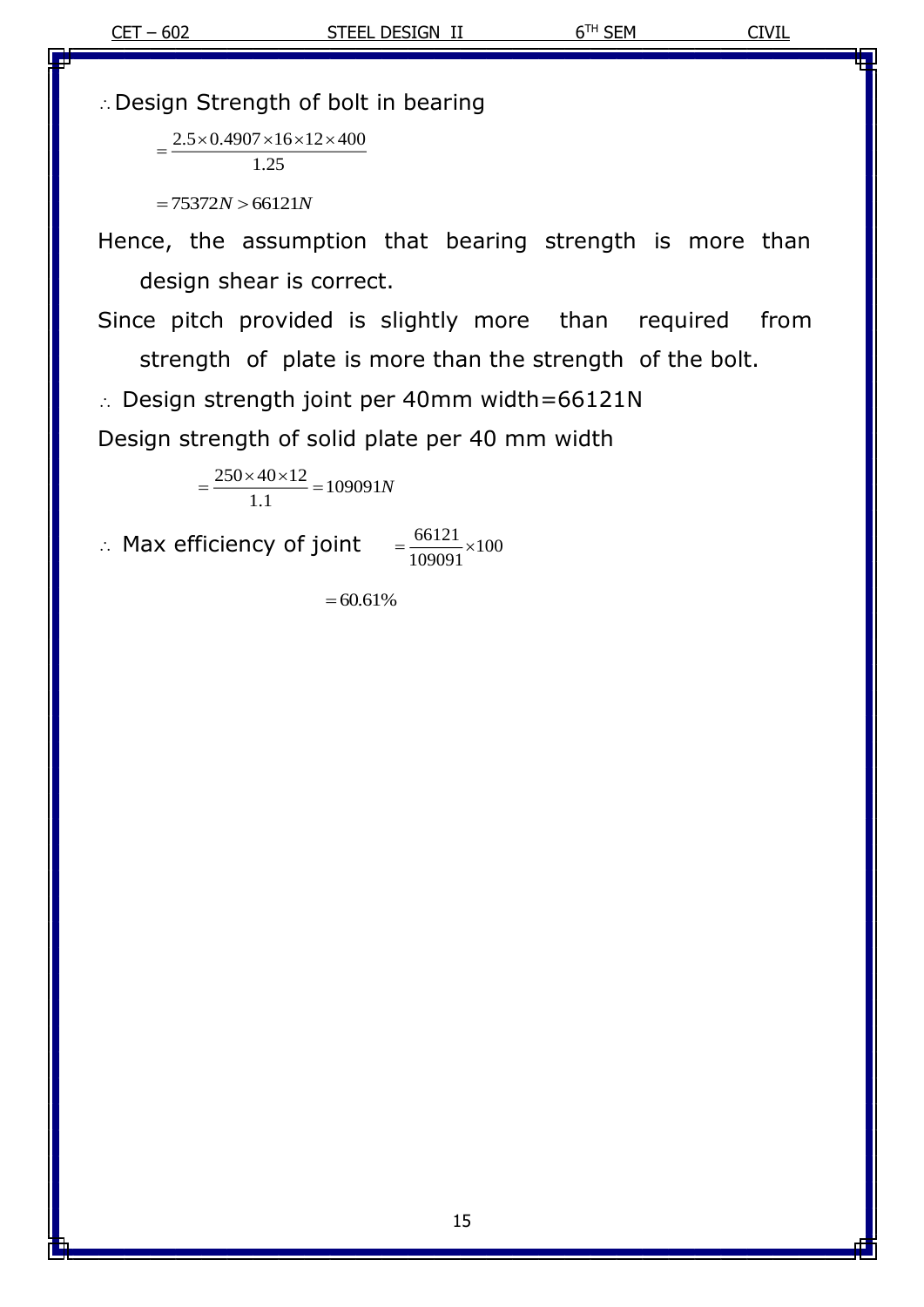# **[CHAPTER : 3]**

- **Q. How is the total tensile reinforcement in a two way reinforced rectangular footing distributed across the resisting section in short direction. [2012(s)**
- **Ans:**For reinforcement in short direction a central band equal to the width of footing shall be market along the length of footing and portion of the reinforcement determined on accordance with the equation given below should be uniformly distributed across the central band.

Reinf orcement in central band width 2 Total reinf orcement isshort direction  $\beta+1$ =

Where,  $\beta$  = the ratio of the long side to the short side of the footing.

### **Q. Under what condition a blok shear failure is expected in tension member ?**

- **Ans:**The block shear failure occurs along a path involving tension on one plane and shear on a perpendicular plane.
- **Q.** What will be the bulking class of ISHB 400 @ 907 N/m about z-z and y-y axis ?

**Ans:**The buckling class of ISHB 400 @ 907 N/m about z-z axis will be 18, 15 about y-y axis will be 3.01.

## **Q. Under what condition a block shear failure is excepted in tension member ?**

**Ans:**The block shear failure occurs along a path involving tension on one plane and shear on a perpendicular plane.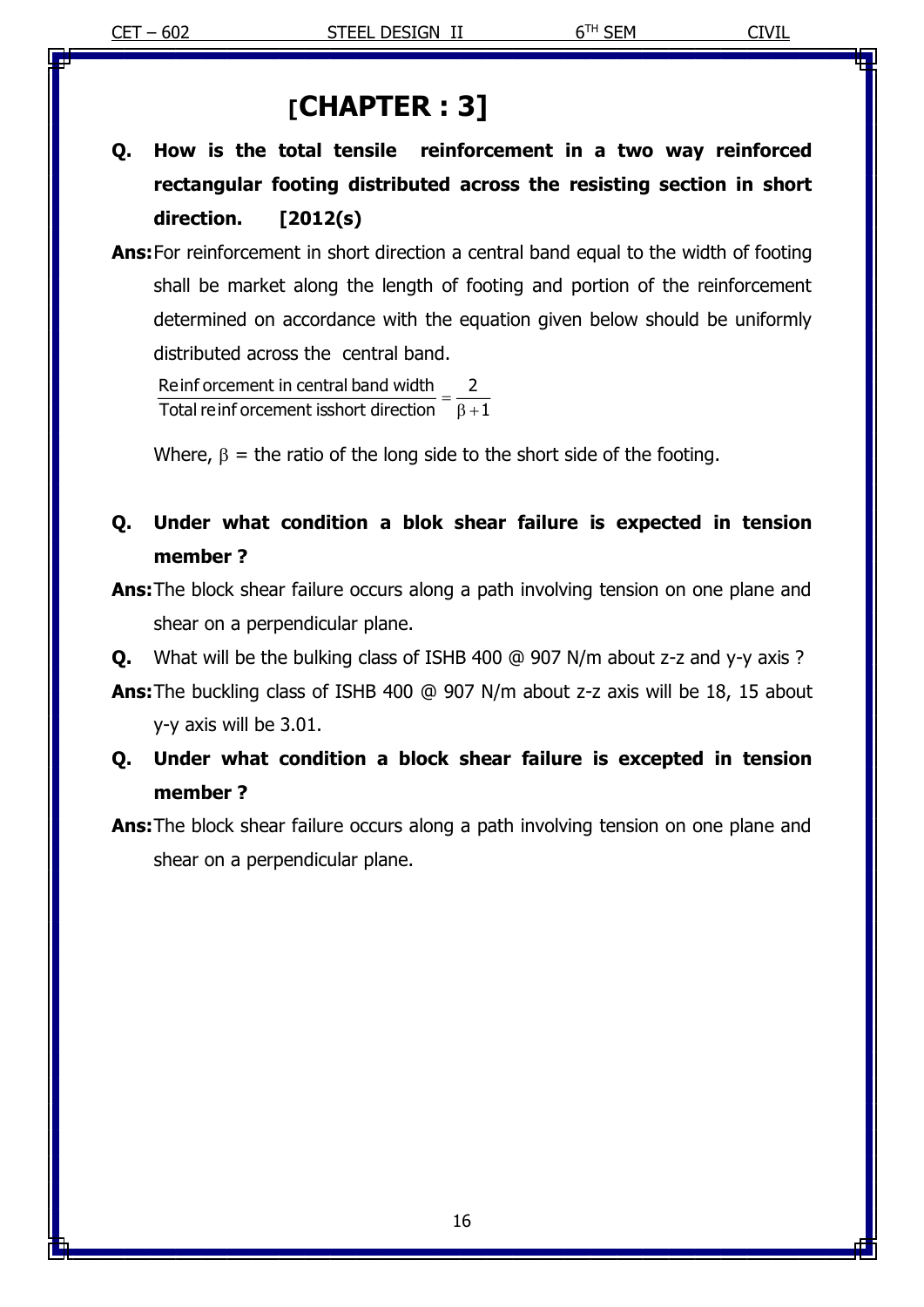#### **Q. Block Shear:- [2019(w), 7(b)]**

Ans:-The block shear failure occurs along a path involving tension one plane and shear on a perpendicular plane. When applied tensile load is increased the fracture strength of the weaker plane is approached. However, this plane does not fail as it is restrained by the stronger plane. The load can still be increased until the fracture strength of the stronger plane is reached. During this time, the weaker plane is yielding . The total strength equals the fracture strength of the stronger plane plus the yield strength of weaker plane. At the connected end, failure of a tension member may occur along a path involving shear along one plane and tension on a perpendicular plane along the fastener. This type of failure is known as block shear failure.

$$
T_{db} = \frac{A_{vg}f_y}{\sqrt{3}r_{no}} + \frac{0.9 A_{tn}f_u}{r_{ne}}
$$

$$
T_{db} = \frac{0.9 A_{vg}f_u}{\sqrt{3}r_{me}} + \frac{A_{tg}f_y}{r_{no}}
$$

## **Q. Explain different modes of failure of tension member? [2019 (w) new, 2 (c)]**

Ans $\odot$ 1) Design strength due to yielding of gross section:-

$$
T_{dg} = \frac{A_g F_y}{r_{no}}
$$

Where,  $f_y$  = Yield stress of the material.

 $A_q$  = Gross area if the cross- section.

 $r_{no}$ =Partial safety factor for failure in tension by yielding= 1.1

2. Design Strength due to rupture of critical section :-

$$
T_{dn} = \frac{od9 \text{ An fu}}{r_{me}}
$$

$$
A_n = \left[b - ndo + \sum \frac{P_{si}^2}{4 g_i}\right]t
$$

For threaded rods and bolts

$$
T_{dn} = \frac{0.9 \text{ Anfu}}{r_{xe}}
$$

Single angle:- Tdn =  $\frac{0.9Ancfu}{r_{me}} + \frac{\beta Agofy}{r_{mo}}$  $r_{mo}$ 

Anc=net area of the connected leg

Ago= gross area of the outstanding leg.

B= 1.4 - 0.076 
$$
\left(\frac{w}{t}\right) \left(\frac{fy}{fu}\right) \left(\frac{bs}{tc}\right) \le \frac{fu r_{no}}{fy me} \ge 0.7
$$

Design strength due to shear Block :-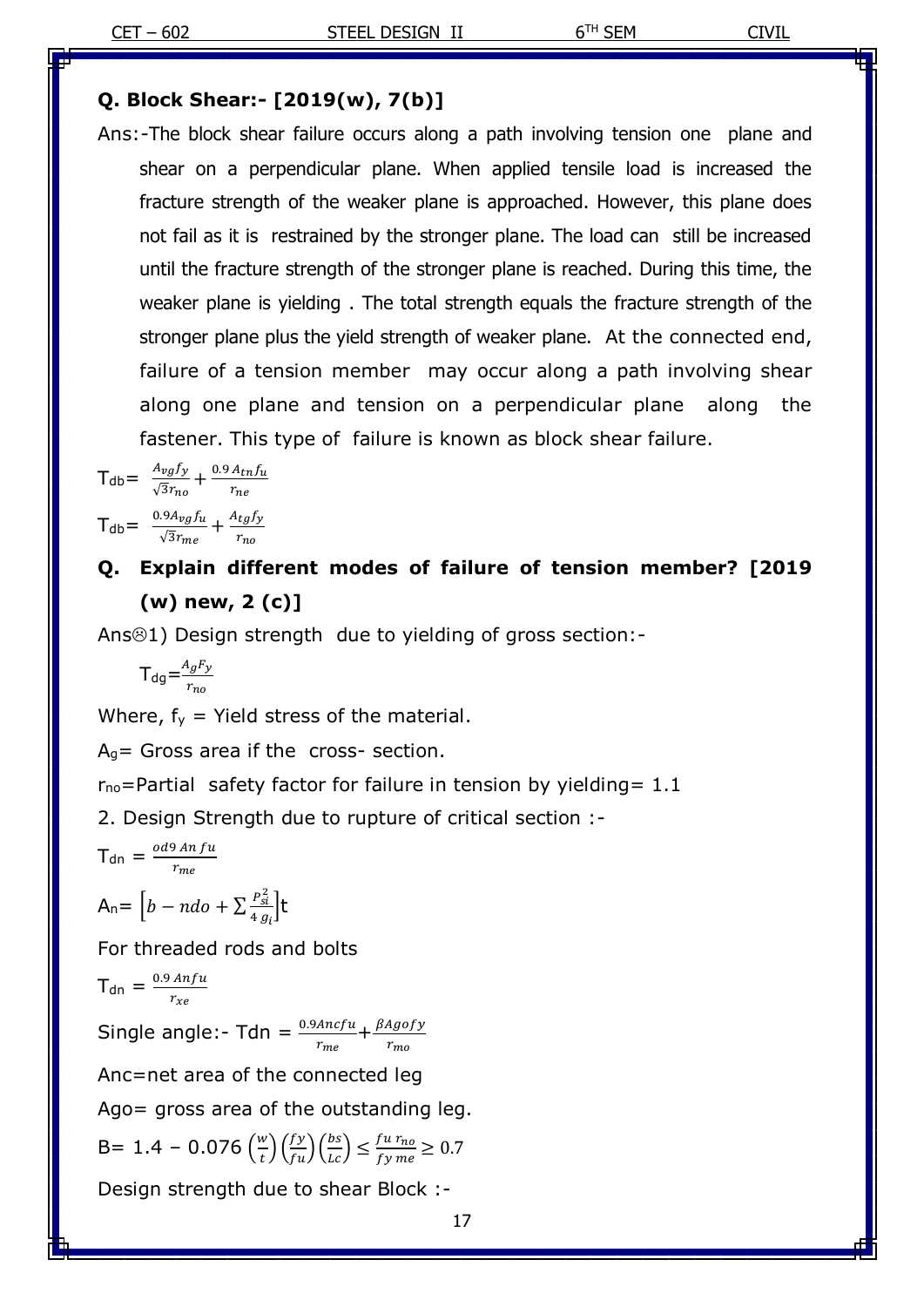- $T_{db} = \frac{Avgfy}{\sqrt{3}r}$  $\frac{Avgfy}{\sqrt{3}r_{mo}} + \frac{0.9A_{tn}f_u}{r_{me}}$  $r_{me}$  $T_{db} = \frac{0.9Avnfu}{\sqrt{3}r_{av}}$  $\frac{9Avnfu}{\sqrt{3}r_{me}} + \frac{A_{tg}f_{y}}{r_{mo}}$  $r_{mo}$ 
	- **A tie member consists of 2 ISMC 250. The channels are connected on either side of a 12mm thick gusset Plate. Design the selded joint to develop the full strength of the tie. However the overlap is to be limited to 400mm? [2019(W), New 2 (b)]**

Ans:- For ISMC 250, [From steel tables]

Thickness of web  $= 7.1$ mm

Thickness of Flange  $= 14.1$  mm

Sectional area= 3867 mm2

Tensile design strength of each channel  $=\frac{AgFy}{1.1}$ 

$$
=\frac{3867\times250}{1.1}
$$

$$
=878864N
$$

Weld thickness

Min thickness  $=$  3 mm

Max thickness =  $7.1 - 1.5 = 5.6$ mm

Provide S=4mm weld

∴ Throat thickness, t=0.7x4=2.8mm

Strength of weld =  $L_w t \frac{fu}{\sqrt{3}}$ √3 1  $r_{nw}$ 

$$
=L_w \times 2.8 \times \frac{410}{\sqrt{3}} \times \frac{1}{1.25}
$$

Equatin strength of weld to tensile strength of the we get.

$$
L_{w} \times 2.8 \times \frac{410}{\sqrt{3}} \times \frac{1}{1.25} = 878804
$$

∴  $L_w$ =1658mm

Since allowable length to 400 +400mm it needs lot weld. The arrangement can be as shown in the fig. With two slots of length 'x', Then

400+400+(250-2x30)+4x=1658

 $=x=167$ mm

(as 2s length of weld will be in effective at each term)

18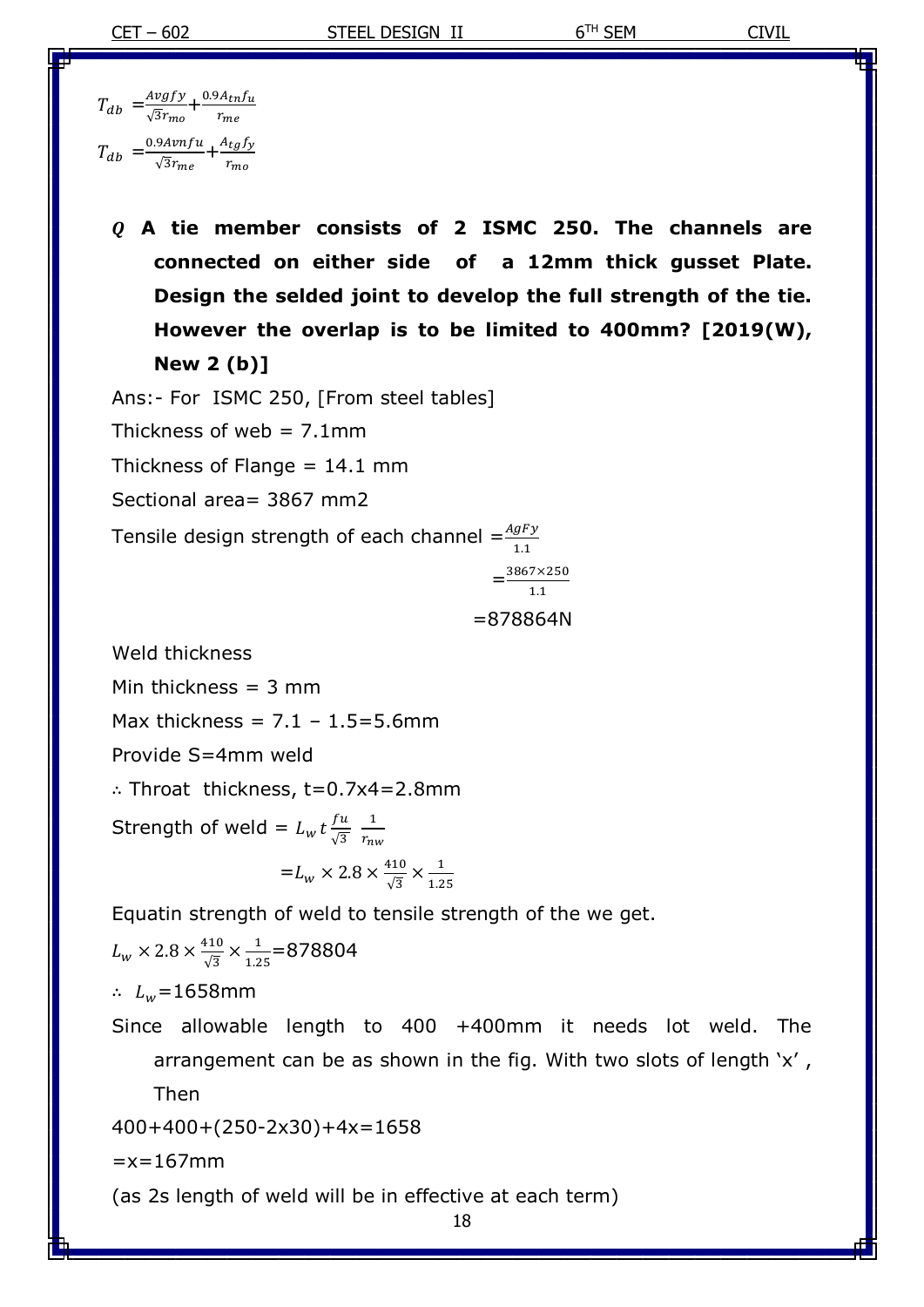Provide x=185mm as shown fig.

**Q. A tension member consists of a flat 100 mm × 8 mm which is connected to a guest plate of 10 mm thick by 2 nos of 16 mm dia bolts as shown in fig below. Determine the strength of the flat against yielding, rapture and block shear. Also determine the maximum load the joint can carry safely. Assume steel of grade Fe410 and heating bolts of property class 4.6 in the field. [ 2015(w),5.c]**



**Ans:** For Fe 410 grade of steel fu = 410 Mpa,  $f_v = 250$  Mpa

Partial safely factor

 $\gamma_{\text{mo}} = 1.1$ ,  $\gamma_{\text{mb}} = 1.25$ 

Tensile strength rule to gross section yielding

$$
T_{ds} = \frac{Agfy}{\gamma_{mo}} = \frac{2058 \times 250}{1.1} \times 10^{-3} = 467.7 \text{ kN}
$$

Tensile strength due to net section rupture Length of out standing  $log w = 100$ Shear leg width  $b_s = w = 100$  mm Weld length along the direction load  $Lc = 2 \times 100 + 150 = 350$  mm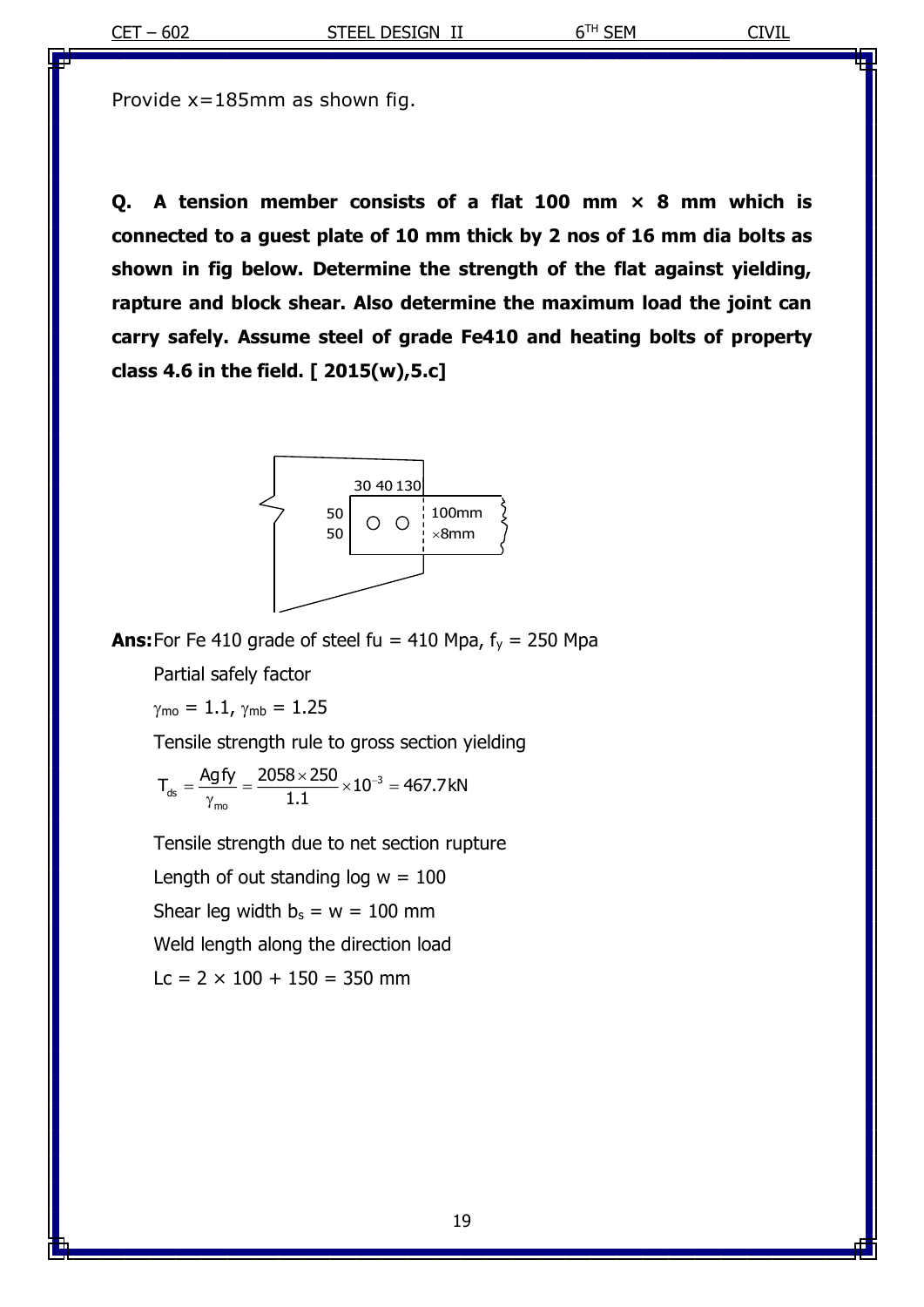о

4

$$
\beta = 1.4 - 0.076 \left(\frac{w}{t}\right) \left(\frac{f_g}{f_y}\right) \left(\frac{bs}{lc}\right) \le \left(\frac{f_u}{f_y}\right) \times \frac{\gamma_{mo}}{\gamma_{mb}} \ge 0.7
$$
  
= 1.4 - 0.076 ×  $\frac{160}{8}$  ×  $\frac{250}{410}$  = 0.85 ≥ 0.7  
Also,  $\frac{f_u}{f_y} \times \frac{\gamma_{mo}}{\gamma_{mb}} = \frac{410}{250} \times \frac{1.1}{1.25} = 1.44$   
hence,  $\beta = 0.85$   
Net area of connected leg  
 $A_{nc} = \left(100 - \frac{8}{2}\right) \times 8 = 768$  mm<sup>2</sup>  
Gross area of connected leg  
 $A_{go} = \left(100 - \frac{8}{2}\right) \times 8 = 768$  mm<sup>2</sup>

$$
A_{g0} = \left(\frac{100 - \frac{1}{2}}{2}\right)^{3/8} = 708 \text{ H} \cdot \text{m}
$$
  
\n
$$
T_{dn} = \frac{0.9 \, A_{nc} f_u}{r_{mb}} + 0.85 \frac{A_{g0} f_y}{r_{mo}} = 0.9 \left[ \frac{768 \times 410}{1.25} \right] + 0.85 \left[ \frac{768 + 250}{1.1} \right]
$$
  
\n= 369.763 kN × 10<sup>-3</sup>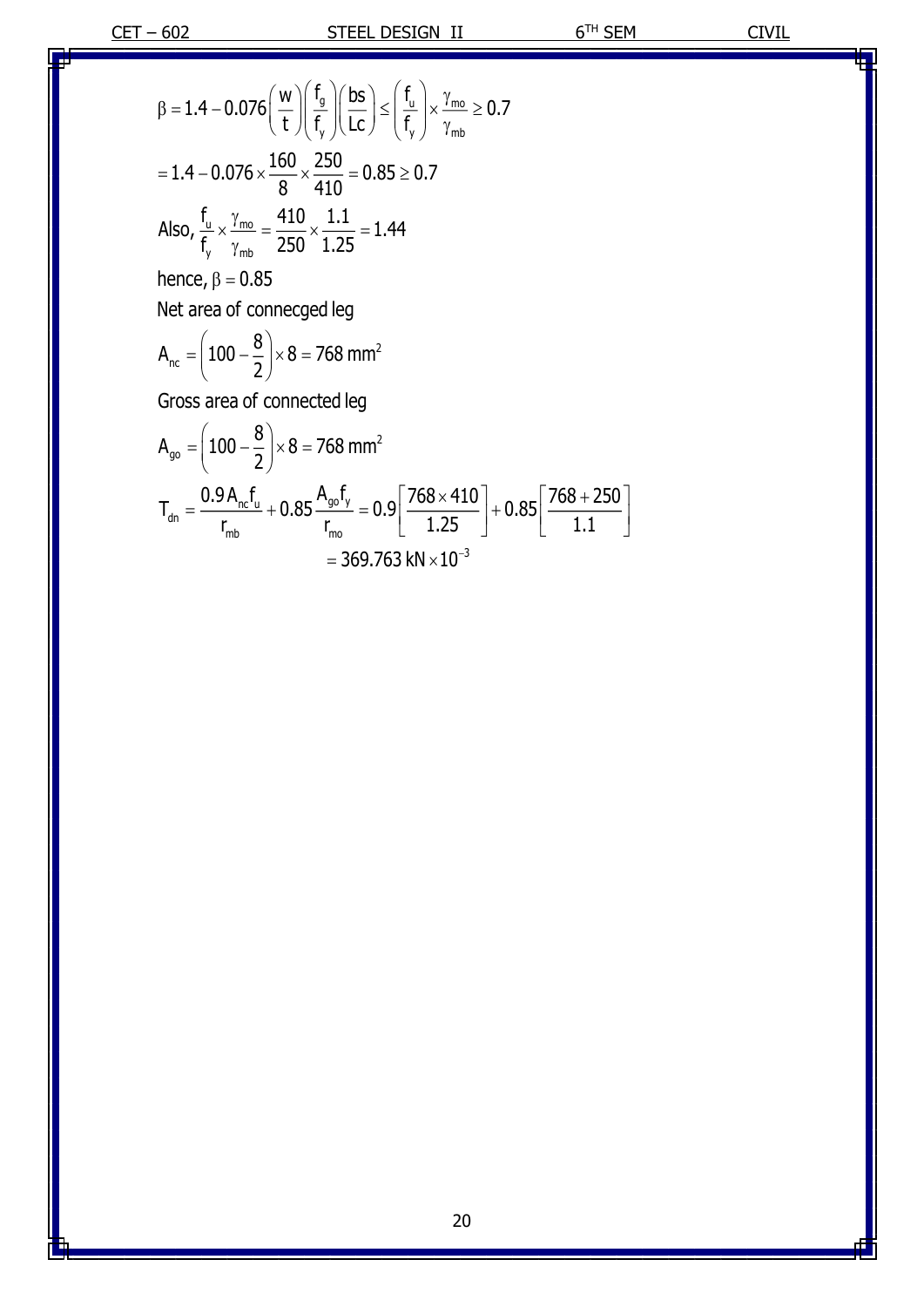# **CHAPTER : 4**

## **[2 Marks Ques]**

## **Q. Name different compression members on the basis of their place of use? [2017(w),1(a)]**

**Ans:**Different compression members on the basis of their place of use are as follows strut, column, boom rafter etc.

#### **Q. What is slenderness ratio? [2018(w),new,3(a)],[2019(w),1(e)]**

**Ans:**Slenderness ratio is the ratio of effective length of compression member to the

approximate radius of gyration of member.

It is denoted by  $\lambda$ 

 $\lambda = 1/r$ , where I = effective length of compression

 $R =$  radius of gyration of member

### **[5 Marks Ques]**

#### **Q. Enumerate the step in design of compression member ?**

**Ans:Step :1** The slenderness ratio for the compression member and value of yield stress for the steel are assumed

ratio

|                | <b>Slenderness</b> |
|----------------|--------------------|
| Rolled section | 70 to 90           |

| For strut | 110 to 130 |
|-----------|------------|

Compression member

Arrying large load 40

**Step 2:** The effective sectional area (A) required for compression member is determined,  $A(P/6<sub>ac</sub>)$ 

Wher  $p =$  Load to be carried by the member

**Step:3** From steel section tables, section for the compression member of the required area is selected.

**Step:4:-** Knowing the geometrical properties of the section, slenderness rato is emputed and allowable axial stress in compression is foud from 15 : 800 – 1984 for the quality of steel assement.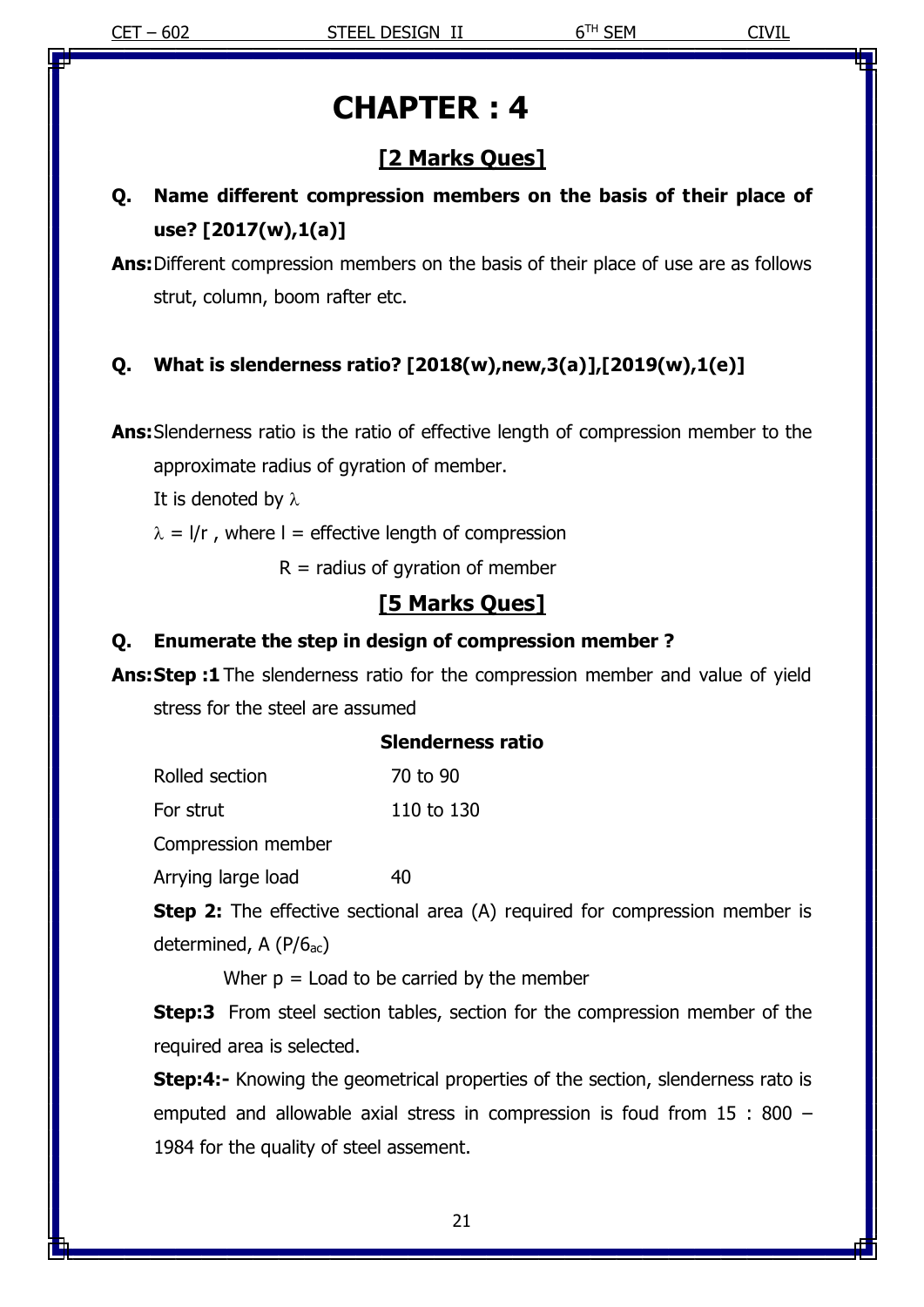**Step: 5:-** The safe load carrying capacity of the compression member is determined

**Q. Design a steel column using channel section only to carry a factored axial load of 350 kN. The column is 3.5 m long and is effectively held in position and restrained against rotation at both the ends. Take f<sup>y</sup> = 250 MPa and assume wind/earthquake actions.[2016(w),7.c].**

**Ans:** $P_u$  = 350 kN, L = 3.5 m (both end fixed),  $f_y$  = 250 MPa, WL/EL = actions

Assuming permissibe design compressive stress 80 MPa.

$$
A_{\text{reqd}} = \frac{350 \times 10^3}{80} = 4375 \text{ mm}^2
$$

Let us try ISMC 300 @ 351.2 N/m having area

 $A = 4564$  mm<sup>2</sup>

 $\gamma_{\text{min}} = \gamma_{\text{vv}} = 26.1 \text{ mm}$ ,

 $\therefore$   $\gamma_{min} = \gamma_{yy} = 26.1$  mm

For effectively held in position and restrained against rotation at both the ends,

KL =  $0.65$  L =  $0.65 \times 3500$  = 2275 mm

Maximum slenderness ratio

$$
\lambda_{\text{max}} = \frac{KL}{\gamma_{\text{mm}}} = \frac{2275}{26.1} = 87.16 < 250
$$

for – channel sec tion, thebuckling cbos is'e'.

for 
$$
\frac{KL}{r}
$$
 = 87.16 and f<sub>y</sub> = 250 MPa

Permissible compressive stress, by interpolation, from table 9 (c)  

$$
f_d = 121 + \frac{136 - 121}{20 - 80} (90 - 87016) = 125.26 MPa
$$

Design strength  $P_d = Af_{ed} = 4564 \times 125.26$  $= 571687$  N = 571.69 kN > 350 kN  $\Rightarrow$  safe

#### **Check for limiting thickness:**

$$
\epsilon = \sqrt{\frac{250}{f_y}} = \sqrt{\frac{250}{250}} = 1
$$

From steel table, h = 300 mm,  $b_f$  = 90 mm,  $t_f$  = 13.6 mm,  $t_w$  = 7.6 mm,  $R_1$  = 13.0 mm.

Here  $b = 100$  mm,  $d = h - 2 (t_f + R_1)$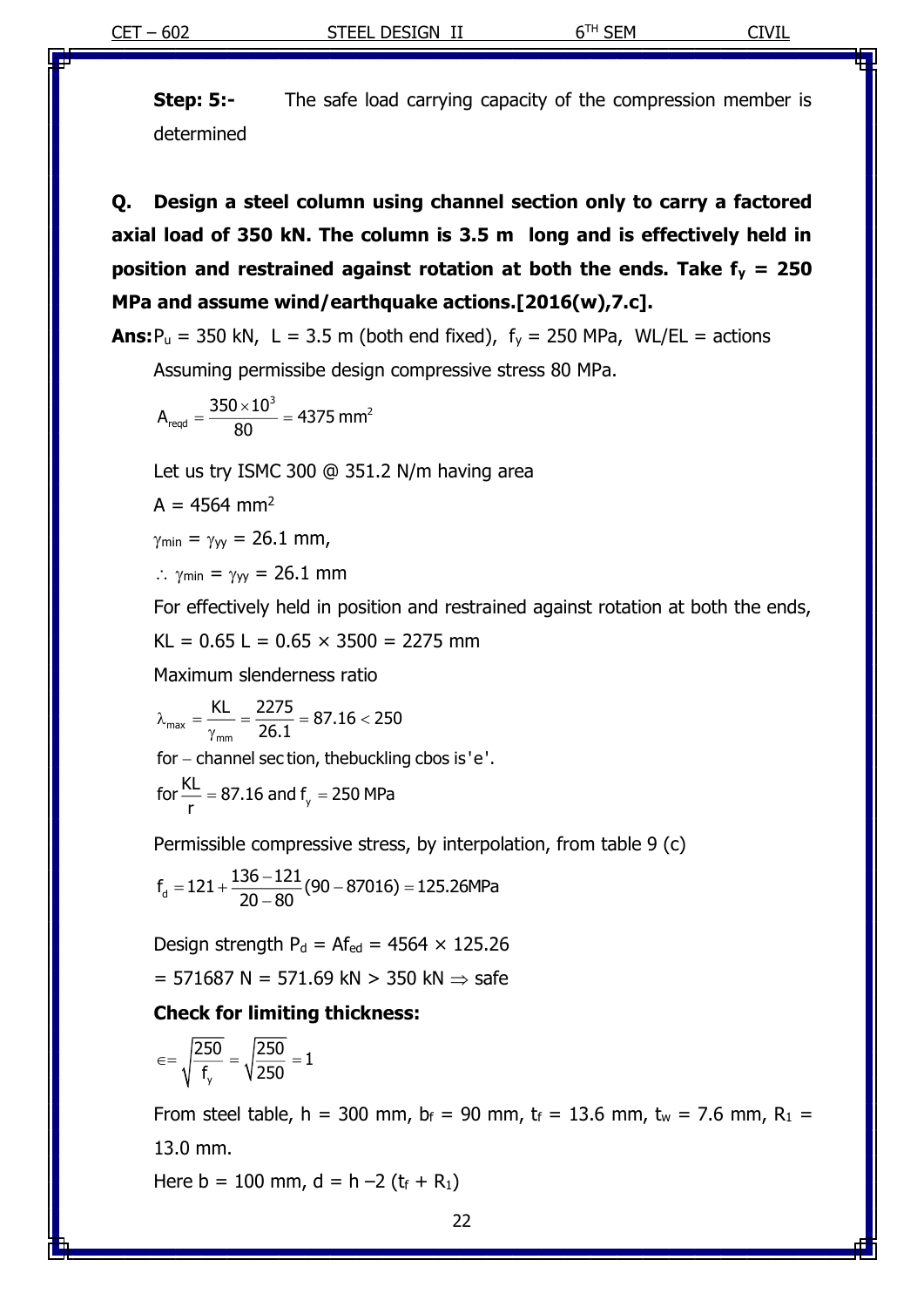$= 300 - 2 (13.6 + 13.0) = 246.8$  mm

For channel section

$$
\frac{b}{t_r} = \frac{100}{13.6} = 7.35 < 15.7E = 15.7 \times 1 = 15.7
$$
  

$$
\frac{b}{t} = \frac{246.8}{7.6} = 32.47 < 42E = 42 \times 1 = 42
$$

t <sup>t 7.6</sup><br>Q. Detërmine the axial load capacity of the column ISHB300@577 **N/m if the length of column is 3m and it's both end pinned? [2019 (w) 2(d)]**

And:- for rolled steel sections

$$
Fy = 250 \text{ N/mm}^2
$$
,  $Fu = 410 \text{ N/mm}^2$  and  $E = 2 \times 10^5 \text{ N/mm}^2$ 

For both end pinred columns,

 $KL=L=3m$ 

For ISHB 300 @ 577 N/M

h=300mm,  $b_f$ = 250mm,  $t_f$ =10.6mm,  $A_e$ =A= 74B4mm<sup>2</sup>

$$
\therefore \quad \frac{h}{b_f} = 1.2 \text{ and } t_f < 40 \text{mm}
$$

Hence according to table – 10 in Is-800

It fails under buckling class 'b' for buckling about Z-z axis and under

class 'i' for buckling about y-y axis. From steel table

 $R_{min} = r_{yy} = 54.1$ mm

$$
\therefore f_{cc} = \frac{\pi^2 E}{\left(\frac{KL}{r}\right)^2} = \frac{\pi^2 \times 2 \times 10^5}{\left(\frac{KL}{r}\right)^2} = \frac{\pi^2 \times 2 \times 10^5}{\left(\frac{300}{54.1}\right)^2} = 641.92 \text{ N/mm}^2
$$

Non-dimension alised effective 8lenderness ratio

$$
\lambda = \sqrt{\frac{f_y}{f_{cc}}} = \sqrt{\frac{250}{641.92}} = 0.624
$$

For bucking class b,

$$
\therefore \phi = 0.5 \Big[ 1 + \alpha (\lambda - 0.2) + \lambda^2 \Big]
$$
  
= 0.5 \Big[ 1 + 0.34(0.624 - 0.2) + 0.624<sup>2</sup> \Big]  
= 0.767

$$
\therefore f_{cd} = \frac{f_y / r_{no}}{\phi + (\phi^2 - \lambda^2)^{0.5}}
$$
  
=  $\frac{250/1.1}{0.767} + (0.767^2 - 0.624^2)^{0.5}$   
= 187.36*N* / *mm*<sup>2</sup>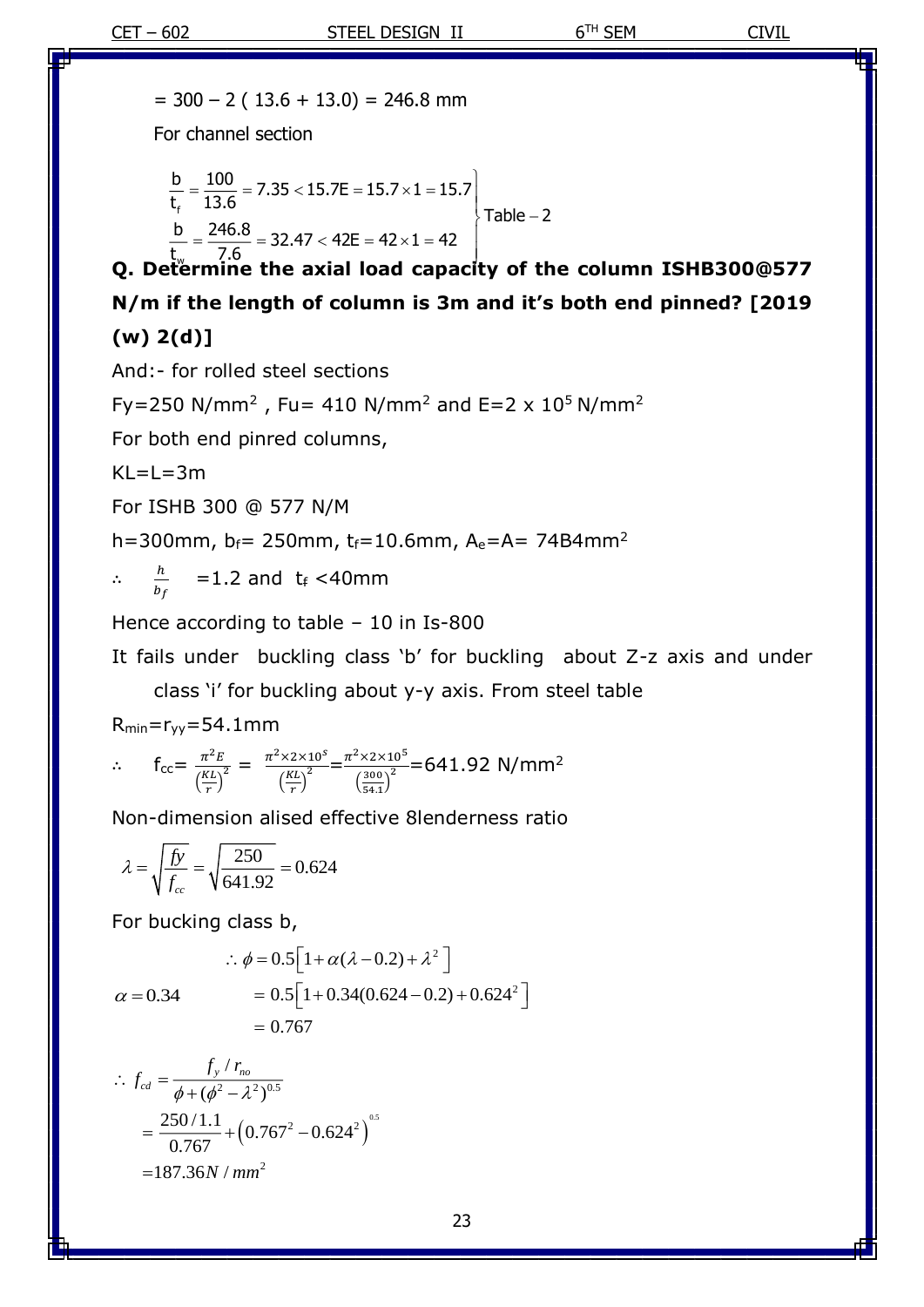∴ Strength of column,

 $= 7484 \!\times\! 187.36$ 1402237 *N* 1402.237 *KN*  $P_d = A_c F_{cd}$ ∴ Working load= $\frac{1402.237}{7}$  = 934.823 1.5 =934.823kn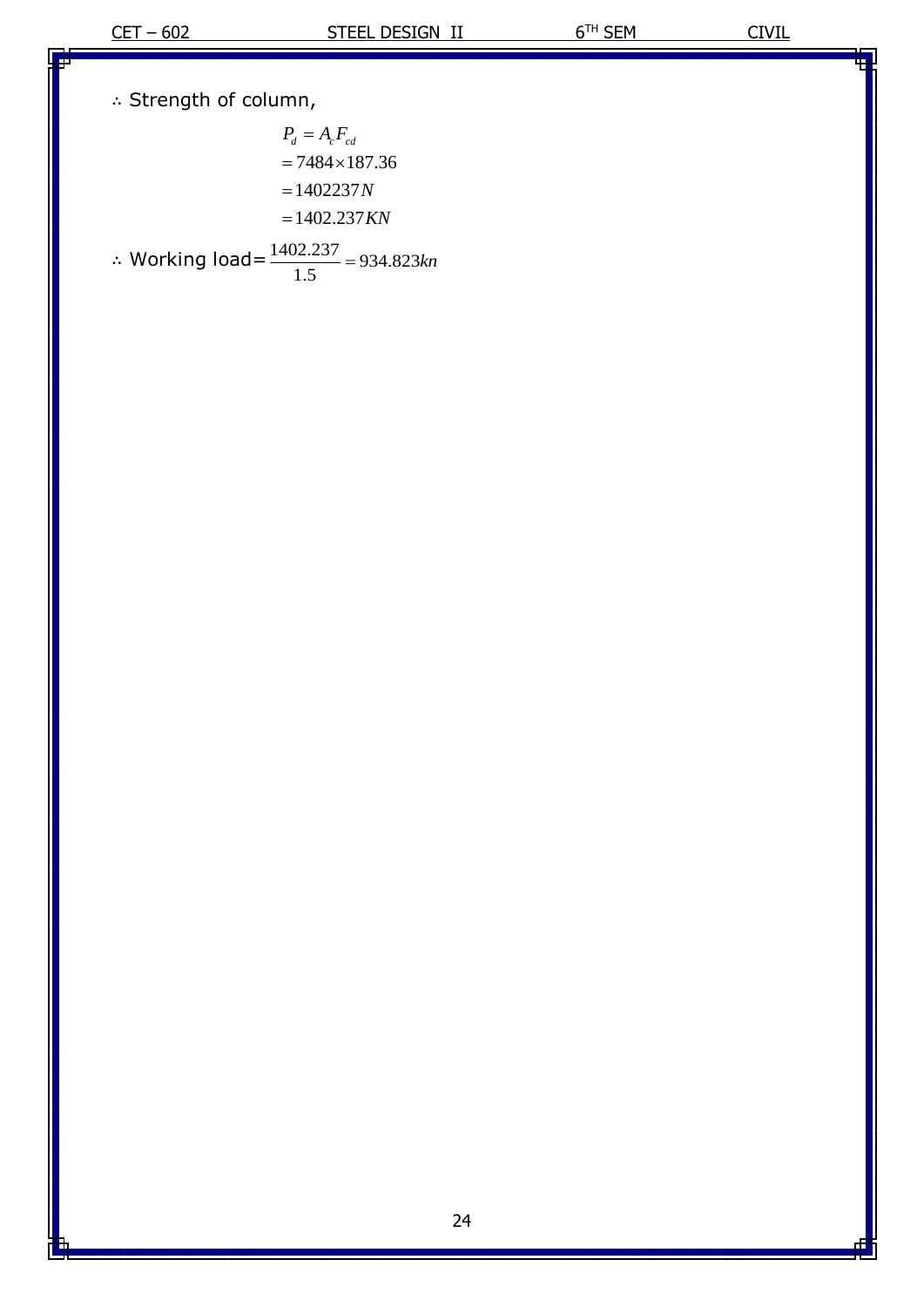# **CHAPTER:5**

# **[2 Marks Ques]**

#### **Q. What do you provide cleat angle in column base? [ 2015(w),1d]**

**Ans:** The column is directly connected to the plate through cleat angles. The load is transferred to the base through bearing and cleat angle.

# **Q. Distinguish between slab base and gusseted base for steel columns? [2016(w),3.c]**

**Ans:Slab base**: When the column is subjected to only direct loads the base can be designed by assuming a uniform bearing pressure from below for small loads a steel plat alone, shop welded to the column can be used to transmit the loads to the concrete pedestal such base plate is called slab base.

**Gusset base** : when the load on the column section is too large or when the axial law is accompanied by bending moments, usually a gusset base is provided. It concerts of a base plate, two gusset plates and two gusset angles when bolted connections are made. In case welded connections are used gusset angles will not required.

#### **Q. Write design for axially loaded steel columns? [2016(s) 1-e]**

**Ans:** Avg axial stress  $6ac = P/A \Rightarrow P = 6ac \times A$ 

 $P_a$  = allowable load

 $A = cross - sectional area of the column.$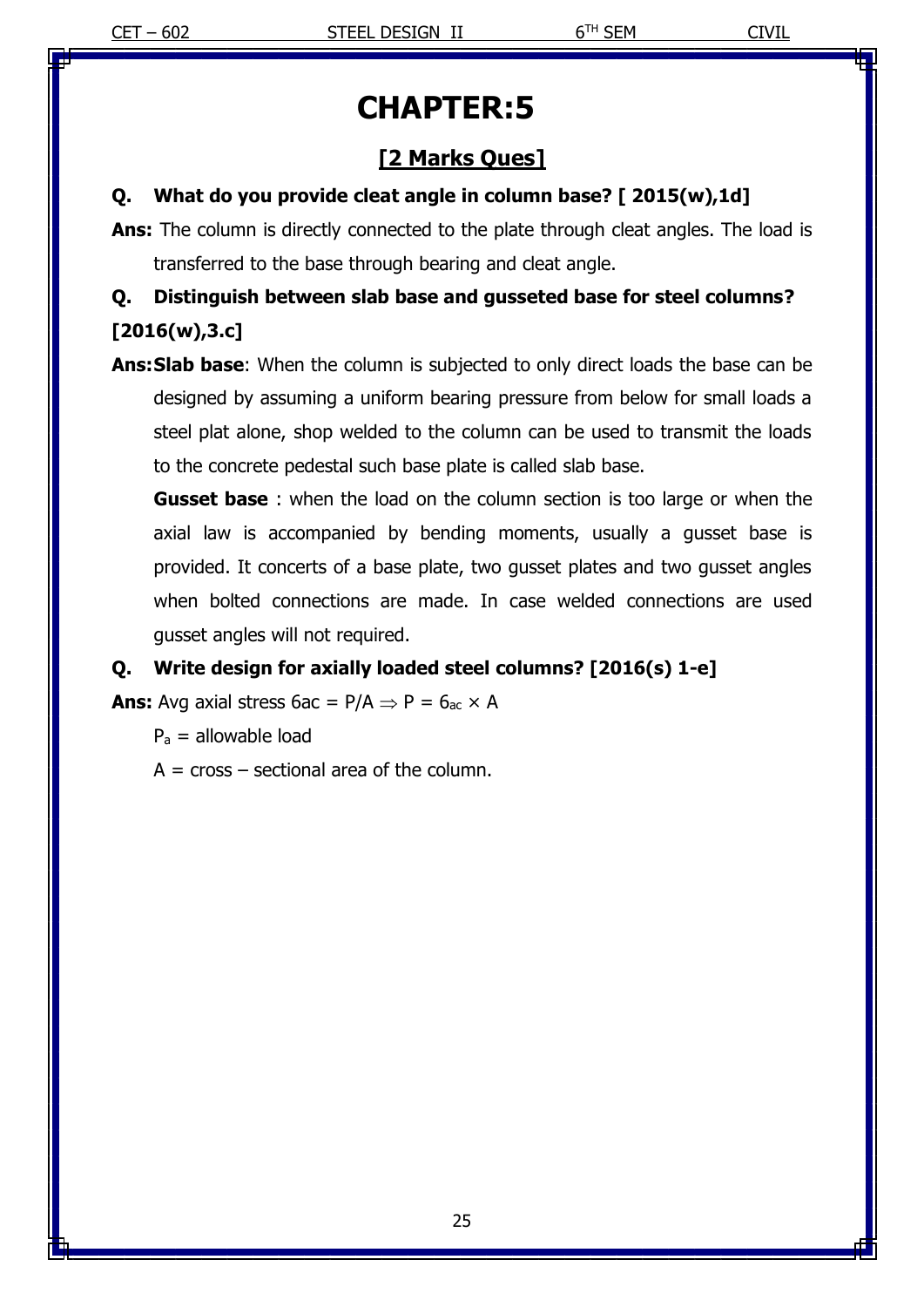### **[5 Marks Ques]**

**Q. Design a suitable slab base for a column section ISHB 200 @ 365.9 N/m supporting an axial load of 400 kN. The base plat is to rest on a concrete pedestral ofM20 grade? [ 2018(w),4.c]**

**Ans:**Data given.

Column section = ISHB 200  $@$  365.9 N/m

Axial load  $=$  400 kN

Assume, allowable pressure entensity ( $\sigma c$ ) = 4N/mm<sup>2</sup>

Bending stress ( $\sigma s$ ) = 18 N/mm<sup>2</sup>

**Step : 1** Load = 400 kN

 ${\sf A_{req}}$  = (400  $\times$  10 $^3$ )/4 = 100000 mm<sup>2</sup>

 $L_B = 350$  mm,  $B_B = 300$  mm

 $A_{\text{pro}} = 350 \times 300 = 105000 \text{ mm}^2$ 

**Step : 2**    Upward pressure = 
$$
\frac{\text{Load}}{\text{A}_{\text{pro}}}
$$
 =  $\frac{400 \times 10^3}{350 \times 300}$  = 3.8 N/mm<sup>2</sup> <  $\sigma_c$ 

**Step:3** Thickness of base plate

$$
T_a = \sqrt{\frac{3w}{\sigma s}} \times \frac{a^2 - b^2}{4}
$$

 $A =$  greater projection beyond the column face

$$
= \frac{L_B - D_f}{2} = \frac{350 - 200}{2} = 75 \text{ mm}
$$

 $B =$  smaller projection beyond the column face

$$
= \frac{B_B - D_f}{2} = \frac{300 - 200}{2} = 50 \text{ mm}
$$

$$
T_B = \sqrt{\frac{3 \times 3.8}{185} \times \left(75^2 - \frac{50^2}{4}\right)} = 17.55 \text{ mm} \square 40 \text{ mm}
$$

Size of the base plate =  $350$  mm  $\times$  300 mm Thickness of the base plat  $= 40$  mm Use  $150 \times 150 \times 8$  mm cleat angle.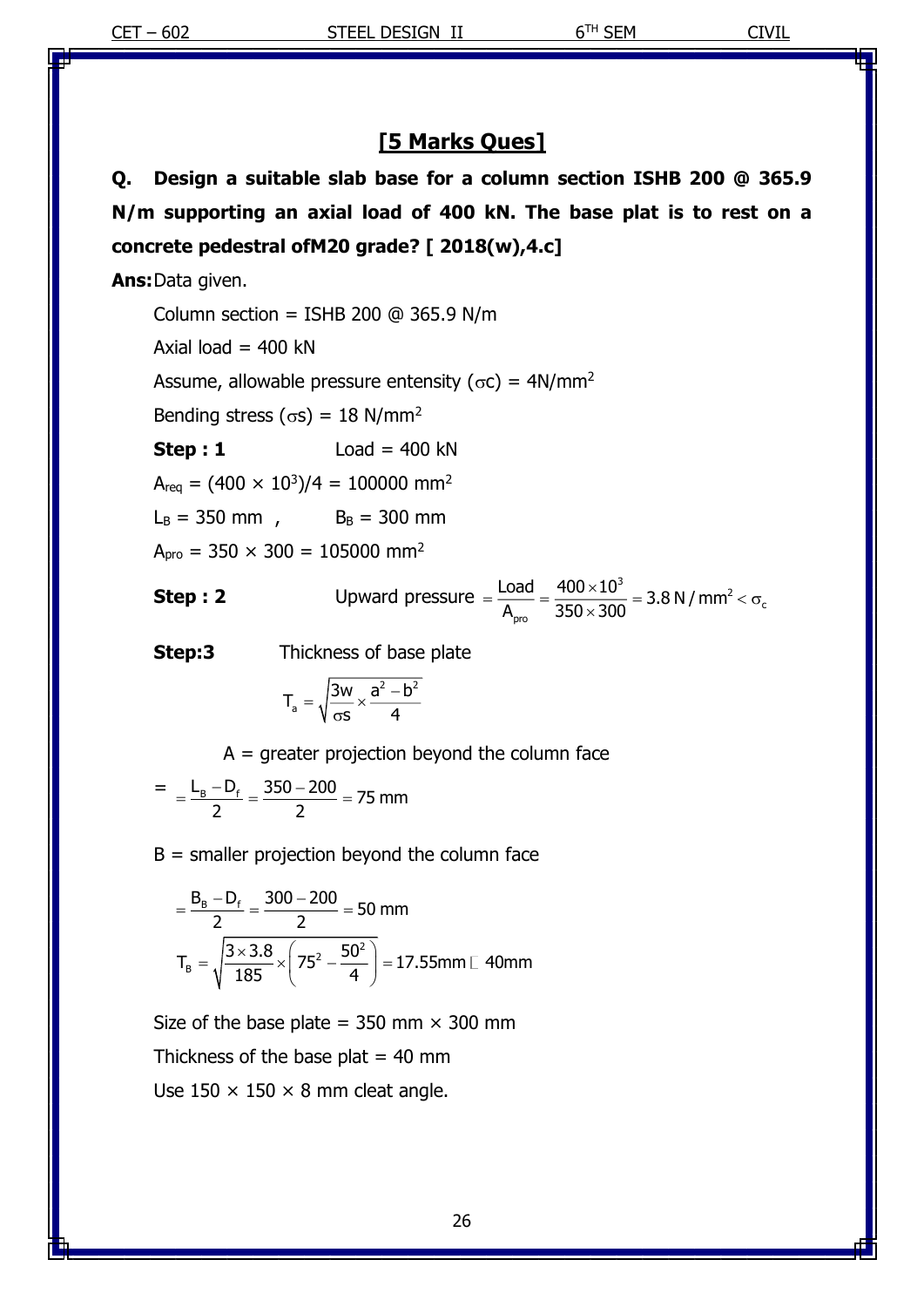#### **Q. Web crippling and web buckling ? [2019 (w), 7(a)]**

- Ans: Web Crippling :- Near the support web of the beam may cripple due to lack of bearing capacity. The crippling occurs at the root of the radius.
- Web buckling:- Certain portion of beam at support acts as column to transfer the load from beam to the support. Hence under this compressive force the web may buckle. This may happen under a counteracted load on the beam also. The load dispersion angle may be takne as is.

**Q. Design a slab base for a colum ISHB 300 @ 577 carrying an axial factor load of 1000KN. M 20 concrete is used for the foundation. Provide welded connection between column and base plate [2019 (W) 2 (e)]**

Ans:- Bearing strength of concrete

 $= 9 N / mm<sup>2</sup>$ 0.45 *fck*  $= 0.45 \times 20$ 

Factored load  $F_u = 1000$ Kn

 $\therefore$  Area of base plate required  $=\frac{1000\times 10^3}{2}$ 9  $=\frac{1000 \times}{1000 \times}$ 

 $=111111$ *mm*<sup>2</sup>

Provide 360 x310 size Plate

Area Provided =  $360 \times 310 = 111600$ mm<sup>2</sup>

$$
Pressure \frac{1000 \times 10^3}{111600} = 8.96N / mm^2
$$

Projections are  $a = \frac{360 - 300}{100} = 30$  $a = \frac{300 - 300}{2} = 30$ mm

$$
b = \frac{310 - 250}{2} = 30 \, mm
$$

$$
\therefore t_s = \left[ \frac{2.5 \times 8.96 \times (30^2 - 0.3 \times 30^2) \times 1.1}{250} \right]^{0.5}
$$

7.88*mm*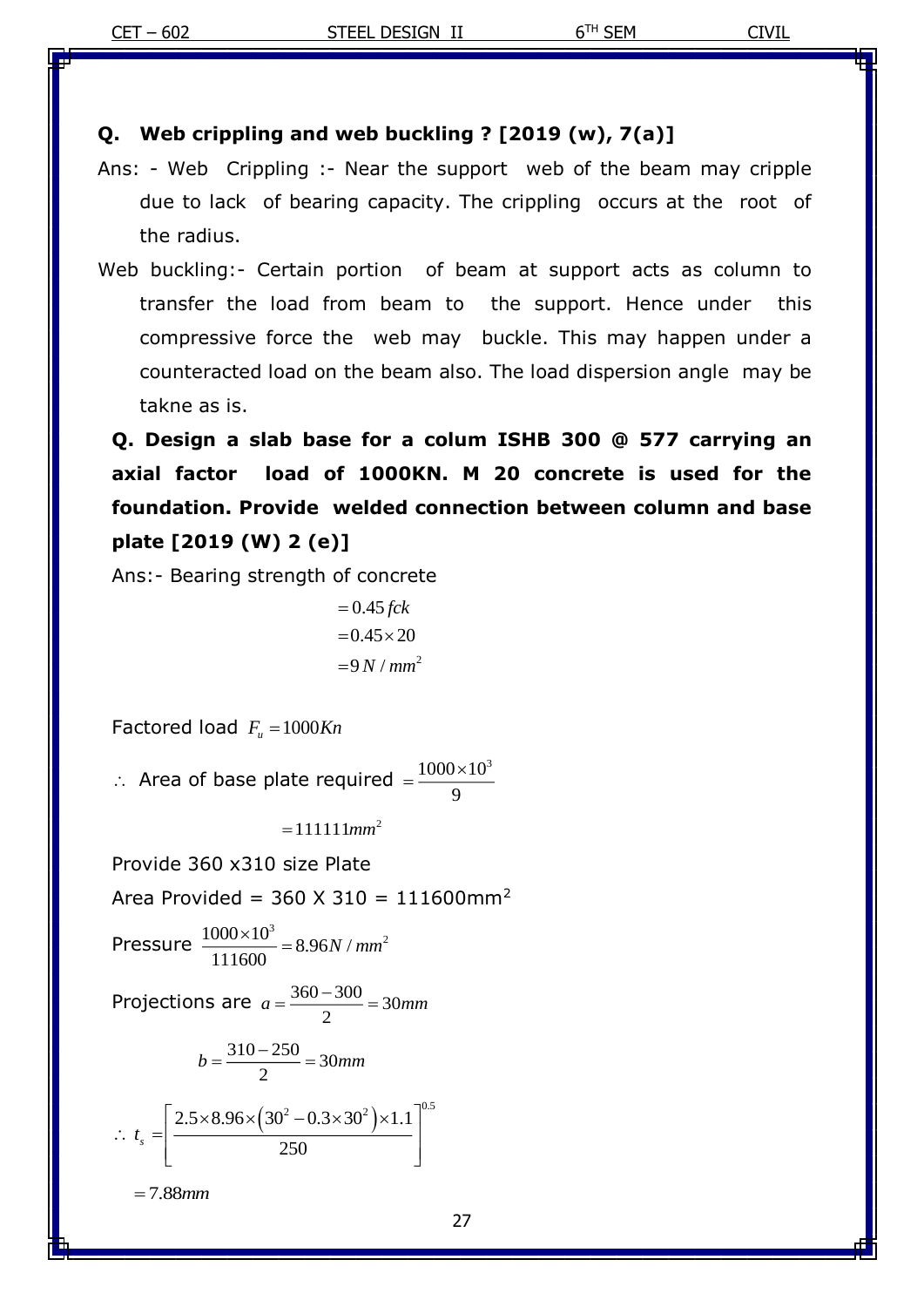Thickness of flange of IsHB300 @ 577 N/m is 10.6mm

Provide 12mm thick plate.

Connecting 360x310x12m Plate to concrete foundations Use 4 bots of

20mm diameter 300mm long to another the plate

Total length available for welding

 $= 2 \times [250 + 250 - 7.6 + 300 - 2 \times 10.6]$ 1542.4*mm*

Strength of weld  $=\frac{410}{5} \times \frac{1}{100} = 189.37 N/mm^2$  $\frac{3}{3} \times \frac{1}{1.25} = 189.37 N / mm$ 

Let 'S' be the size of weld. The effective area of weld  $=0.7$  S Le

Where  $Le =$  effective length

 $\therefore$  The design condition is  $0.7$  *SLLe*  $\times$  189.37 = 1000 $\times$  10<sup>3</sup>

 $SL_e = 7543.8$ 

Using 6 mm weld,  $L_e = 1257$ <sub>mm</sub>

After deducting for end return of the weld at the rate fo twice the size of

the weld at each end

Available effective length

1542.4 2 6 . *No ofreturns*  $=1542.4 - 2 \times 6 \times 12$ 1398.4 1257 *mm*

Hence 6mm weld is adequate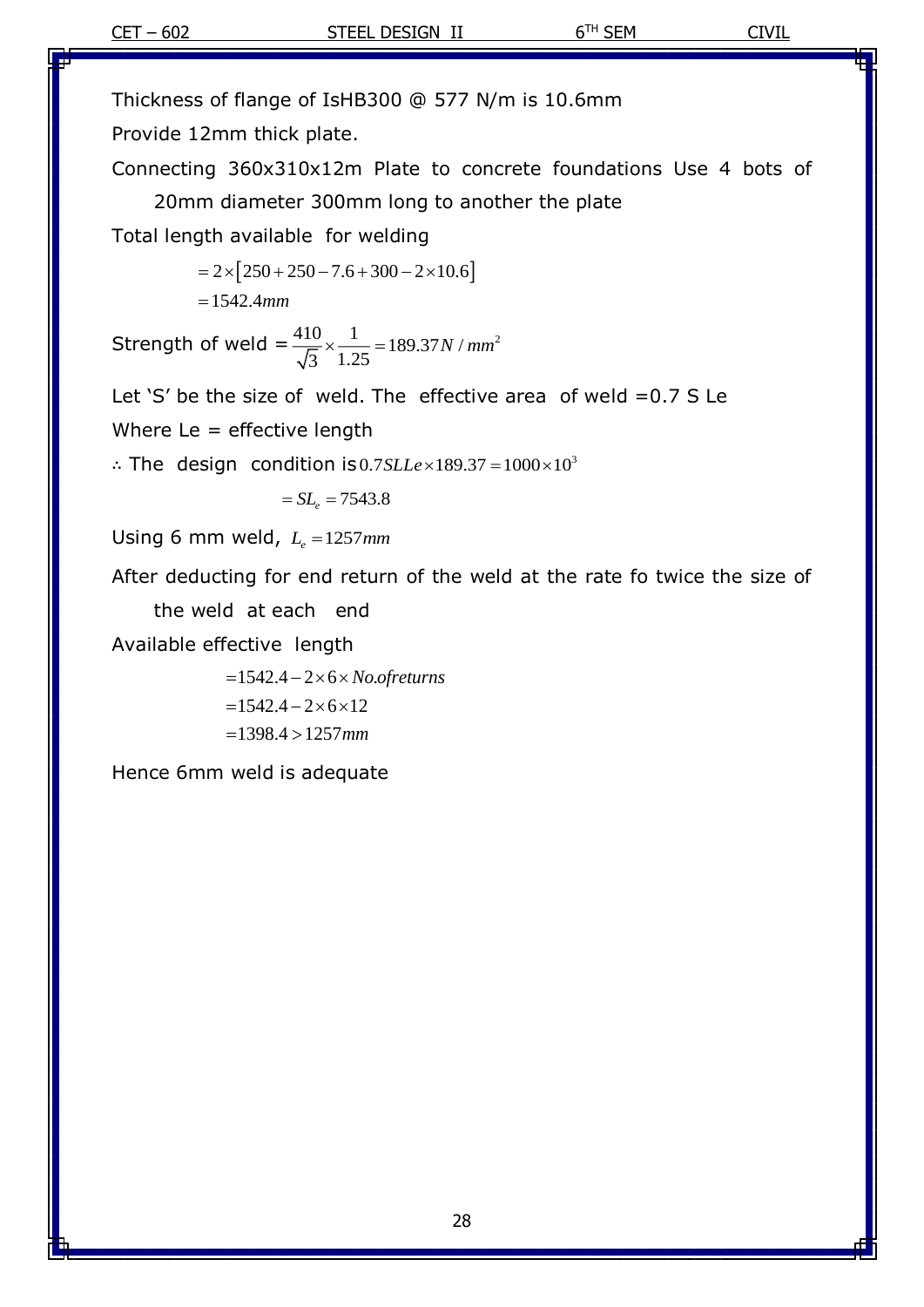#### **[7 Marks Ques]**

**Q. Design a slab base for a column ISHB 450 @ 855.4 N/m to carry an axial factored load of 900 kN. M30 concrete is used for the foundation. Provide welded connection between column and base plate.**

#### **[ 2018(w),6.c]**

**Ans:**Assume steel of grade Fe 410

For Fe 410 mpa,  $F_v = 250$  mPa

For M<sup>30</sup> grade of concrete

Bearing strength of concrete =  $0.45 f_{ck}$ 

 $= 0.45 \times 30 = 13.5$  N/mm<sup>2</sup>

Partial safety factor  $\gamma_{\text{mo}} = 1.1$ 

$$
\gamma_{\text{mw}}=1.25
$$

Properties of ISHB 450 @ 855.4 N/m

Thickness of flange,  $t_f = 13.7$  mm, Thickness of web,  $t_w = 9.8$  mm

Depth of section,  $D = 450$  mm, Width of flange,  $b_f = 250$  mm

Required area of slab base,  $A = \frac{1500 \times 10^3}{10.55}$ 13.5  $=\frac{200\times100}{1500\times1000\times1000\times1000\times1000\times1000\times1000\times1000\times1000\times1000\times1000\times1000\times1000\times1000\times1000\times1000\times1000\times1000\times1000\times1000\times1000\times1000\times1000\times1000\times1000\times1000\times1000\times1000\times1000\times1000\times1000\times1000\times1000\times1000\times1000$ 

 $=111111.1$  mm<sup>2</sup> = 0.111 m<sup>2</sup>

Let us provide a square base plate

Side of base plat  $= L = B = \sqrt{0.111}$ 

 $= 0.333$  m  $\simeq 420$  mm

Provide a base plate  $420 \times 420$  mm in size.

The bearing pressure of concrete.

 $\sigma_{\rm s} = \sqrt{2.5}$ w $(a^2 - 0.3b^2)\frac{y_{\rm{mo}}}{f}$ 3<br>  $Q$  FO N  $l$  m  $^2$  12 F N  $l$  m  $^2$ 1 y  $w = \frac{P}{A_1} = \frac{1500 \times 10^3}{420 \times 420} = 8.50 \text{ N / mm}^2 < 13.5 \text{ N / mm}$ The greater projection a =  $\frac{420-250}{2}$  = 85mm Which is all right The smaler projection, b =  $\frac{450-420}{2}$  = 15mm Thickness of slab base,  ${\rm t}\ =\ \big|2.5$ w $({\sf a}^2-0.3{\sf b}^2)\frac{{\sf Y}_{\sf mo}}{ } \quad=\ . \big|2.5\!\times\!8.50\!\times\!715.5\!\times\! \frac{1.10}{\cal M}$  $f = \sqrt{2.5W(d^2 - 0.30^2) \frac{400}{f}} = \sqrt{2.5 \times 8.50 \times 715.5 \times \frac{1}{250}}$ 25.86 28mm 13.7 mm  $\frac{-200}{1}$  $=$   $\frac{1}{2}$   $\frac{1}{2}$   $\frac{1}{2}$   $\frac{1}{2}$   $\frac{1}{2}$   $\frac{1}{2}$  ${\sf L}_{{\sf a}} = 2\!\times\!250 + 2\!\times\!(250-9.8) + 2\!\times\!(450-2\!\times\!13.7)$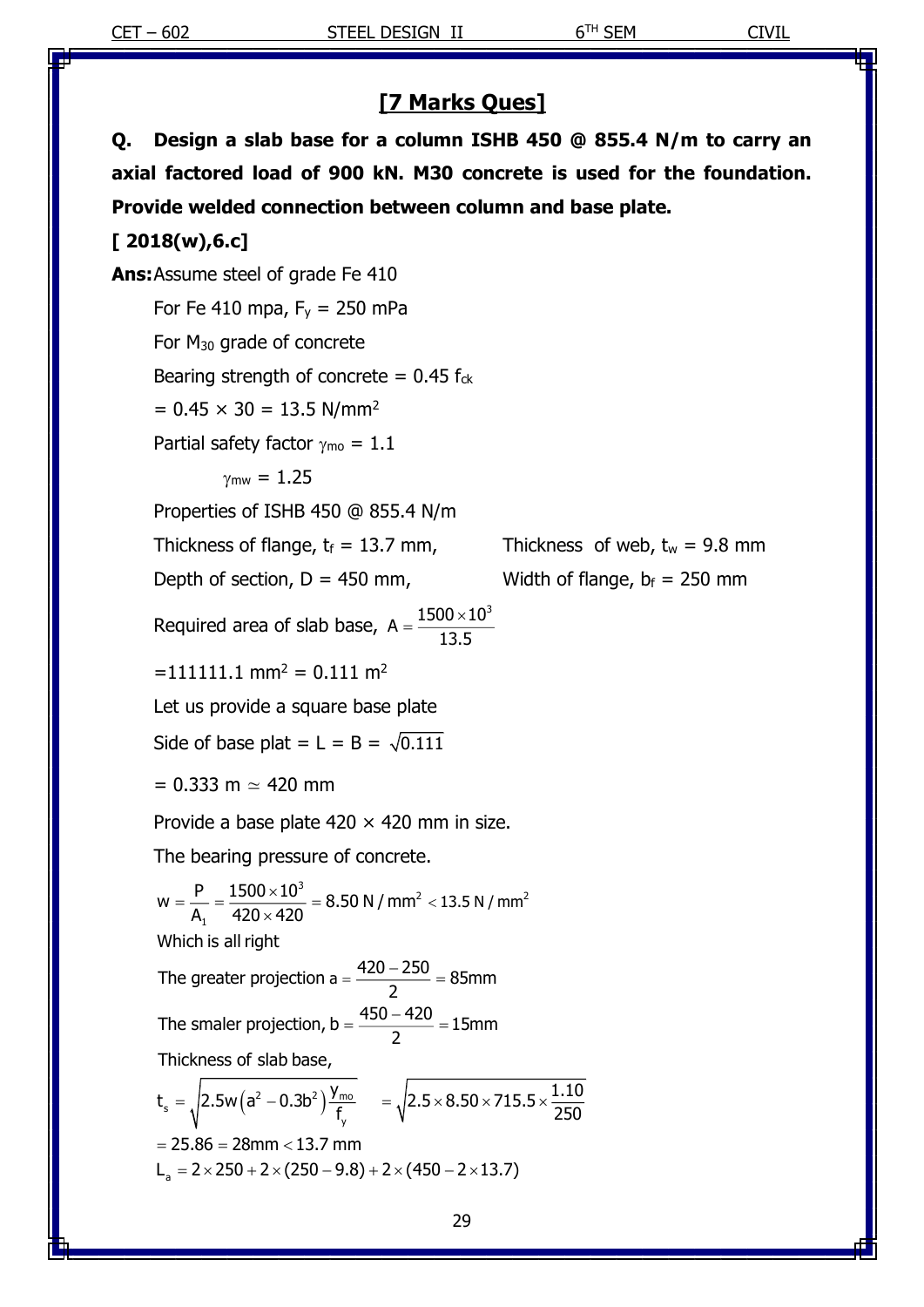$=500 + 480.4 + 845.2 = 1825.6$  mm Number of total end returns  $= 12$ Effective length that can be provided  $= 1825.6 - 12 (2 \times 8) = 1633.6$  mm Size of weld  $= 8$  mm Throat thickness,  $t_1 = 0.78 \times 8 = 56$  mm Strength of weld/mm length.

**Q. Determine the plastic section modulus of a T section having flange width 150 mm, flange thickness 16 mm, depth of web 150 mm and width of web 12 mm.[2018(w)new,4(b)].**

**Ans:** Total area  $A' = 150 \times 16 + 150 \times 12$ 

 $= 4200$  mm<sup>2</sup> and A/2 = 2100 mm<sup>2</sup>

Flange area =  $150 \times 16 = 2400$  mm<sup>2</sup>

Hence the neutral axis lies inside the flange and let it be at a distance y from  $-150 \longrightarrow X$ the top of the flange.

∴ 150  $\times$  y = 2100 or y = 14 mm

$$
\therefore Z_p = A_c Z_c + A_t . Z_t
$$

$$
= 150 \times 14 \times 7 + 150 \times 2 \times 1 + 150 \times 1
$$

 $= 14700 + 300 + 138600 = 153600$  mm<sup>3</sup>



**Q. Design a simply supported beam of span 1.5 m carrying a concentrated load of 300 kN at mid span. Width of support is 200 mm. Consider f<sup>y</sup> = 250 N/mm<sup>2</sup>?[2019(w)5].**

**Ans:** For  $F_e$  410 grade of steel,  $f_v$  = 250 MPa.

Maximum bending moment

0.66 250

$$
M_s = \frac{w1}{4} = \frac{300 \times 1.5}{4} = 112.5 \text{ kNm}
$$
  
Maximum shear force  

$$
= V_s = \frac{wl}{2} = \frac{300 \times 1.5}{2} = 225 \text{ kN}
$$
  
Required modulus of section,  $Z_{cct} = \frac{M_s}{f_{abct}}$ 
$$
= \frac{112.5 \times 10^6}{2} = 681818 \text{ mm}^3
$$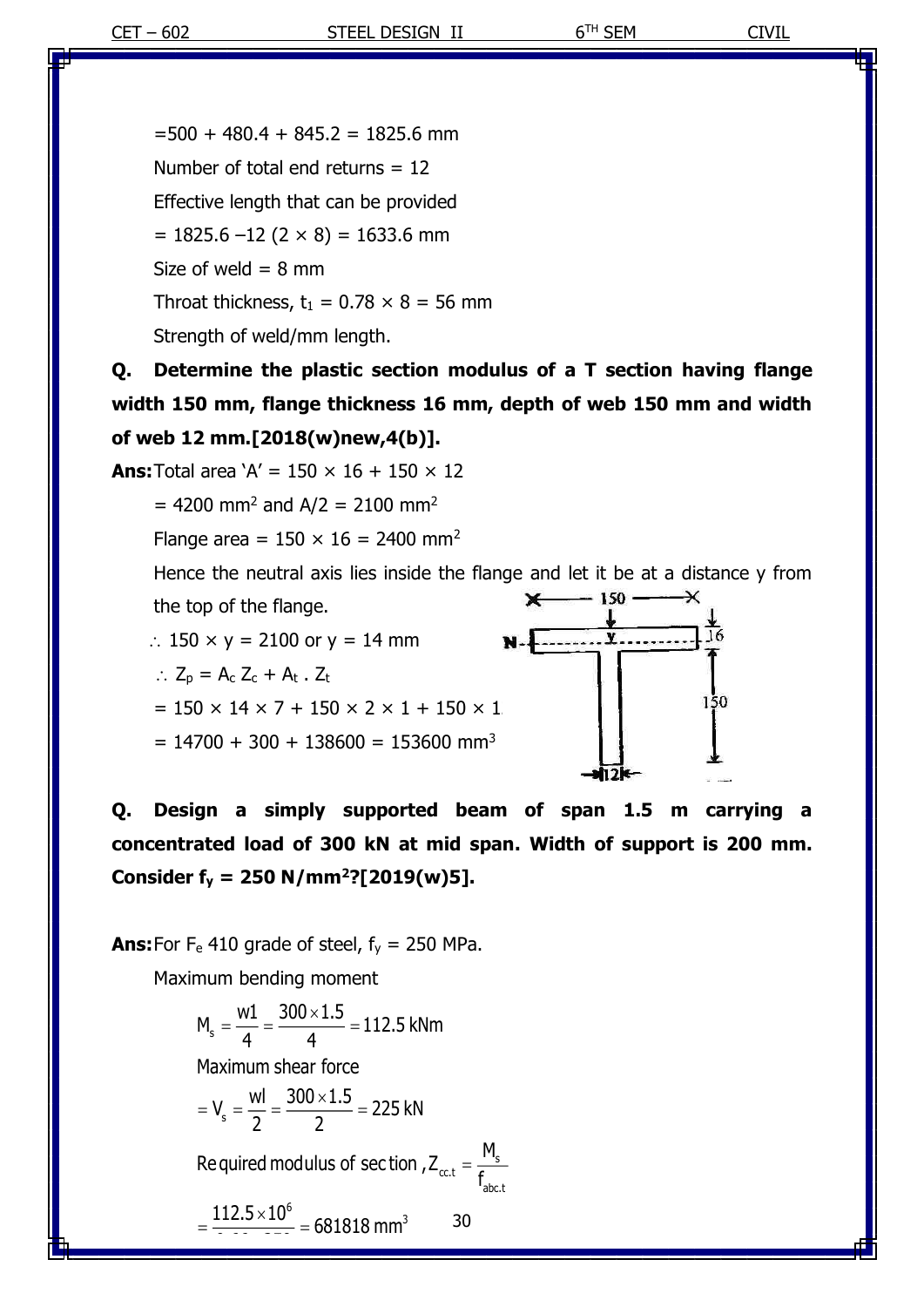Let us try ISLB 200 2 199.2 N/m. The relevant properties of the section are Depth of section,  $h = 200$  mm Width of flange,  $b_f = 100$  mm Thickness of flange,  $t_f = 7.3$  mm Thickness of web,  $t_w = 5.4$  mm Moment of inertia,  $I_z = 1696.6 \times 10^4$ Section modulus,  $Z_{ez} = 169.7 \times 10^3$  mm<sup>3</sup> Radius of web  $d = h - 2 (t_f + R_1)$  $= 200 -2 \times (7.3 + 9.5) = 166.4$  mm Check for section classification Hence, the section is plastic. The permissible bending stress,  $f_{abc,t} = 0.66 f_y$ And permissible shear stress,  $Z_{ab} = 0.4$  f<sub>y</sub> Check for bending y outs tant of flange, b  $=$   $\frac{\mathsf{b}_{\mathsf{f}}}{2}$   $=$   $\frac{100}{2}$   $=$  50mm f w  $\varepsilon = \frac{\sqrt{250}}{f} = \sqrt{\frac{250}{250}} = 1.0$  $\frac{b}{t_{\epsilon}} = \frac{50}{7.3} = 6.849 < 9.4$  $\frac{d}{dt} = \frac{166.45}{5.4} = 30.81 < 84$  $\frac{3}{3}$  1 300 $\times10^{3}$   $\times$   $\left(1.5\times10^{3}\right)^{3}$ Check for bending<br> $f_{bc,t} = \frac{M_s}{Z_{ec}} = \frac{112.5 \times 10^6}{169.7 \times 10^3} = 662.9 / mm^2$ Check for shear<br>  $t_b = \frac{V_s}{A_v} = \frac{225 \times 10^3}{200 \times 5.4} = 208.33$  N / mm<sup>2</sup> Theck for deflection<br>  $\frac{S_{pm}}{S_{200}} = \frac{1.5 \times 10^3}{300} = 7$ mm allowable  $-$  300  $-$  300  $-$  7.11111<br>
cal  $=$   $\frac{1}{48} \frac{Wl^3}{EI} = \frac{1}{48} \times \frac{300 \times 10^3 \times (1.5 \times 10^3 \text{ m})}{2 \times 10^5 \times 1606.6 \times 1}$  $n_{bc,t} = \frac{1}{Z_{ec}} = \frac{1}{1}$ <br>which is safe which is safe<br>Check for shear  $L_b = \frac{1}{A_v} = \frac{1}{200}$ <br>which is right which is right<br>Check for deflection  $\frac{S_{\text{pm}}}{300} = \frac{1.5 \times 1}{300}$  $\frac{1}{48} \frac{\text{wl}^3}{\text{EI}} = \frac{1}{48} \times \frac{300 \times 1}{2 \times 10}$  $\times$ CK for bending<br>=  $\frac{M_s}{Z_{cr}} = \frac{112.5 \times 10^6}{169.7 \times 10^3} = 662.9$  $\times$ eck for snear<br>=  $\frac{V_s}{A_v} = \frac{225 \times 10^3}{200 \times 5.4} = 208.3$ Crieck for defiection<br>  $\delta_{\text{allowable}} = \frac{S_{\text{pm}}}{300} = \frac{1.5 \times 10^3}{300} = 7 \text{mm}$  $\times 10^3 \times (1.5 \times 10^3)^3$  $\delta_{\rm cal} = \frac{1}{48} \frac{\text{Wl}^3}{\text{EI}} = \frac{1}{48} \times \frac{300 \times 10^3 \times (1.5 \times 10^3)}{2 \times 10^5 \times 1696.6 \times 10^4}$  $\delta_{\text{cal}} = \frac{1}{48}$   $\overline{EI} = \frac{1}{48} \times \frac{1}{2 \times 10^5 \times 1696.6 \times 10^4 \times 1696.6 \times 10^4 \times 10^5 \times 1696.6 \times 10^4 \times 10^5 \times 10^6 \times 10^6 \times 10^6 \times 10^6 \times 10^6 \times 10^6 \times 10^6 \times 10^6 \times 10^6 \times 10^6 \times 10^6 \times 10^6 \times 10^6 \times 10^6 \times 10^6 \times$  $= 6.21 < 7$  mm<br>which is all right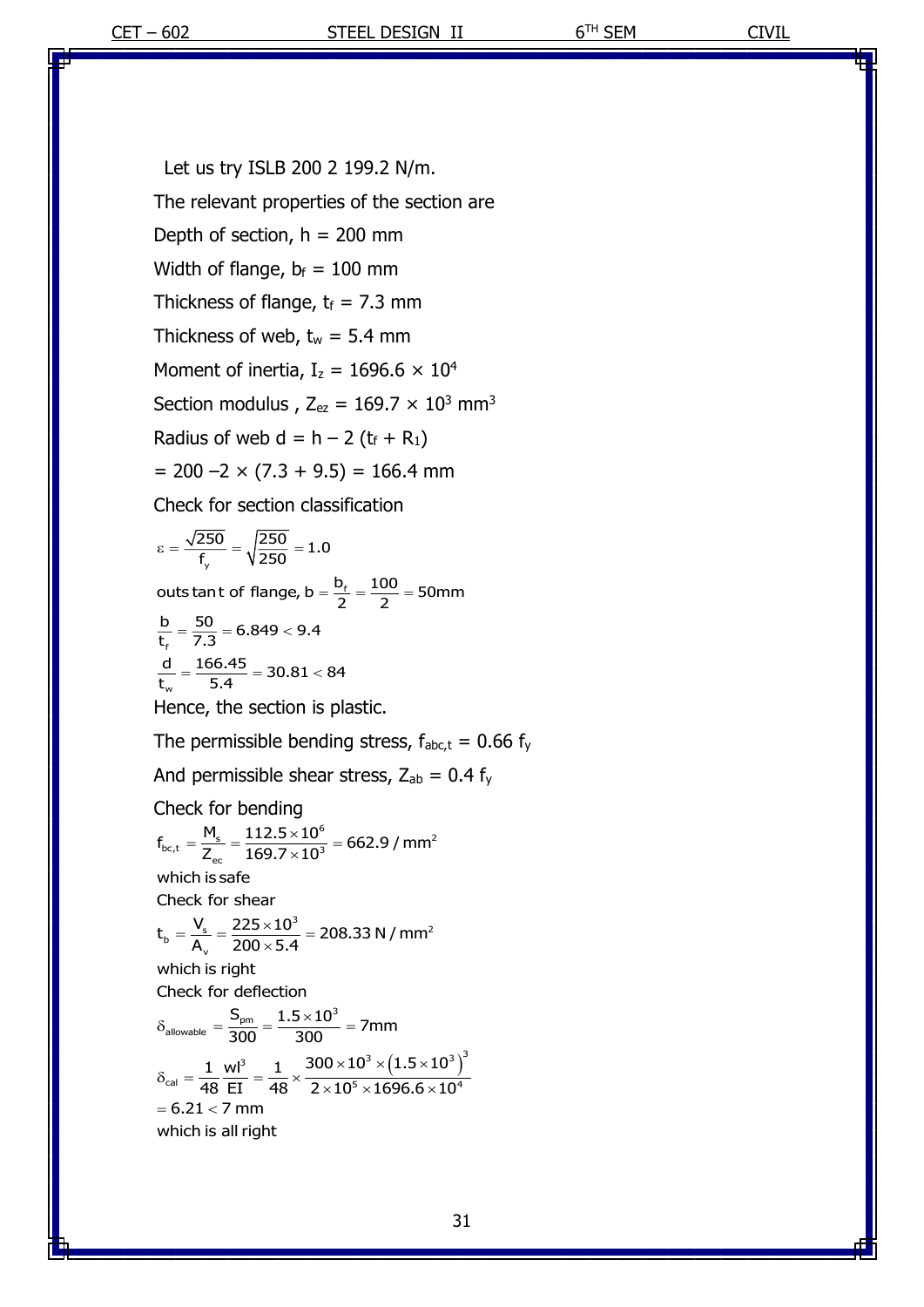# **CHAPTER :7**

### **[2 Marks Ques]**

#### **Q. State the advantages of tubular sections?[2018(s)1-h]**

**Ans:**The round tubular sections have as much as 30 to 40 percent less surface area than that of an equivalent rolled steel shape . Therefore, the cost of maintenance, cost of painting, fore proofing and/or other protective coating reduce considerably. The moisture and dirt donto collect on the smooth external surface of the tubes. Therefore the possibility of corrosion also reduces. The end of tubes ar sealed. As a result of this, the interior surfaces is not subjected to corrosion. The interior surfaces donot need any protective treatment. The tubular section have motorline resistance.

### **Q. Why tubular steel section preferred as compression member in place of rolled steel section ? [ 2016(s) 1-f]**

**Ans:**The round tubular section have as much as 40 % loss area than that of an equivalent rolled section. Therefore the cost of maintainance, cost of painting, fire proofing and other protetive coatings reduce considerably.

**Q. Name different compression members on the basis of their place of use? [ 2017(w),3.a]**

**Ans:**(i) Strut

- (ii) columns
- (iii) boom
- (iv) rafters.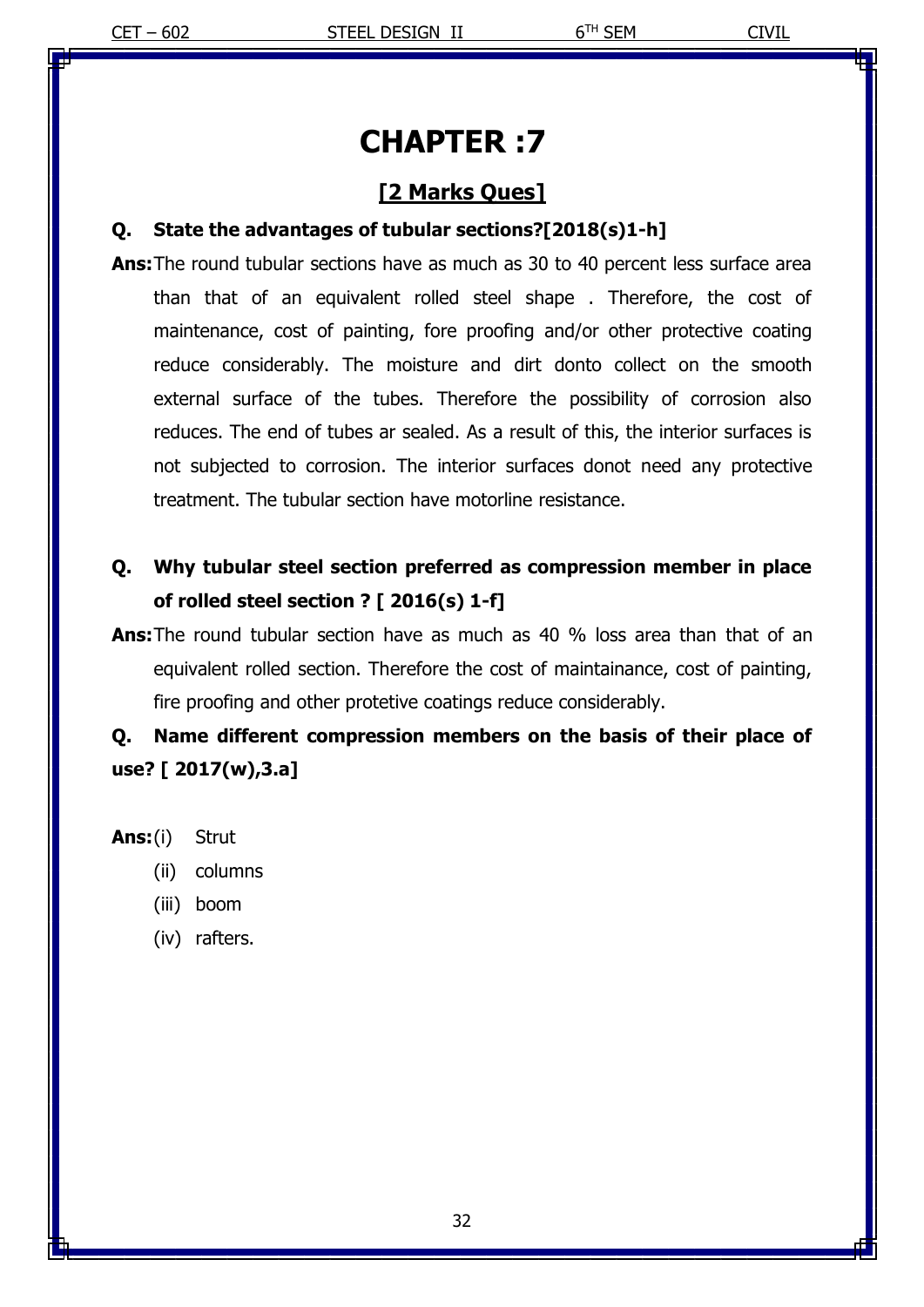# **CHAPTER:8**

# **[2 Marks Ques]**

#### **Q. Define and state the significance of slenderness ratio ? [2017(s)2,a]**

**Ans:**Slenderness ratio is the ratio of effective length of compression member to the approximate radius of gyration of member. It is denoted by  $\lambda$ .

 $\lambda = l/r$ 

Where  $l =$  effective length of compression member

R= radius of gyration of member.

#### **Q. What do you mean by grading of timber ? [2017(s),5-a]**

**Ans:**Timber are divided in grades by there permissible stress value. These are three

types grade  $- I$ , grade  $- II$ , grade  $- III$ .

#### **Q. What do you mean by grading of timber ? 2018(s) 6-a]**

**Ans:**the method of designating the quality of a piece of timber is known as grading of timber, while grading the timber, the defects in timber are taken into consideration with respect to their size, number and location. Also the effect of density and slope of grains are taken density and slope of grains are tken into account while grading the timber.

# **Q. Differentiate between an isolated foating and a strip footing? [ 2018(w),5.a]**

**Ans:**An individual footing under a single column is known as an isolated footing. Where good soil and sufficient area is available, there footings are economical. If a number of footings in a lines are to be combined a strip footing is used. Differential settlement can be minimized by using such footing

33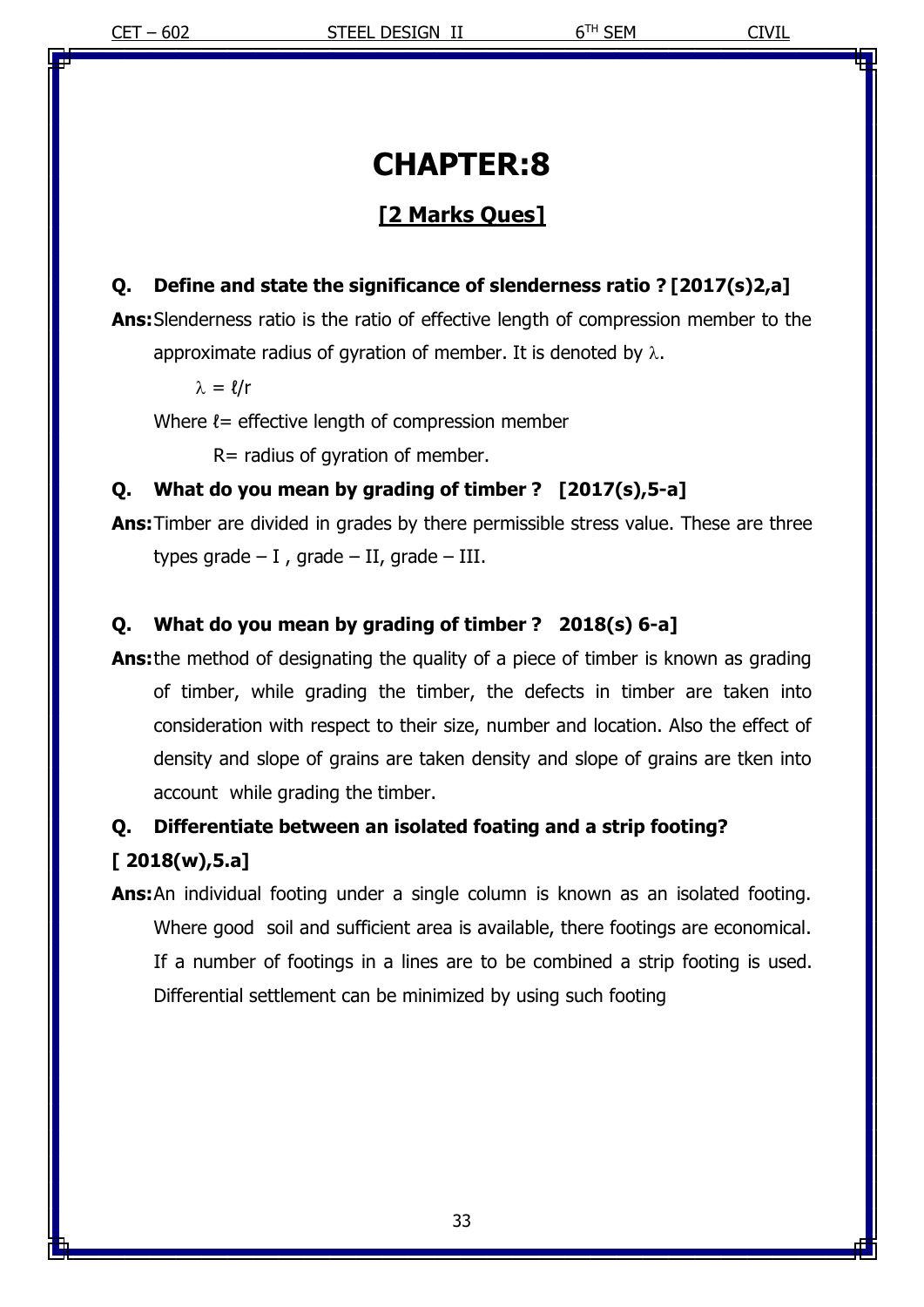## **[5 Marks Ques]**

# **Q. Find the safe axias load on a circular sal column of diameter 15 cm and length of 3.5 m ?[2018(s),new,5(c)]**

**Ans:**Effective length of column L = 3500 mm

Dia. of column  $(d) = 150$  mm

Maximum slenderness ratio =  $L/s = 3500/150 = 22.33 > 11$ 

For sal wood, safe working stress in axial compression parallel to the grown  $=$ 11.2 N/mm<sup>2</sup>

And  $\epsilon$  = 10300 N/mm<sup>2</sup>

And 
$$
\epsilon = 10300 \text{ N/mm}^2
$$
  
\n
$$
K_s = 0.582 \left[ \frac{\text{E}}{\text{f}_{cb}} \right]^{1/2} = 0.582 \left[ \frac{\text{E}}{\text{f}_{cb}} \right]^{1/2} = 0.582 \left[ \frac{10,800}{11.2} \right]^{1/2} = 18.07
$$

The slenderness ratio of the column is greater than  $K_s$ 

The column is treated as a long column

 $\therefore$  permissible stress on the column.

2  $F_c = \frac{0.32 \text{ } 9E}{(1.4 \text{ s})^2} = \frac{0.329 \times 10.800}{(23.33)^2} = 6.52 \text{ N/mm}$  $(L/d)^2$  (23.33) safe axial load on the column.  $=\frac{0.32 \text{ } \text{J} \cdot \text{J} \cdot \text{J}}{2} = \frac{0.329 \times 10.800}{2} =$ 

$$
P = \frac{6.52 \times \frac{\pi}{4} (150)^2}{1000} = 115.21 \text{ kN}
$$

34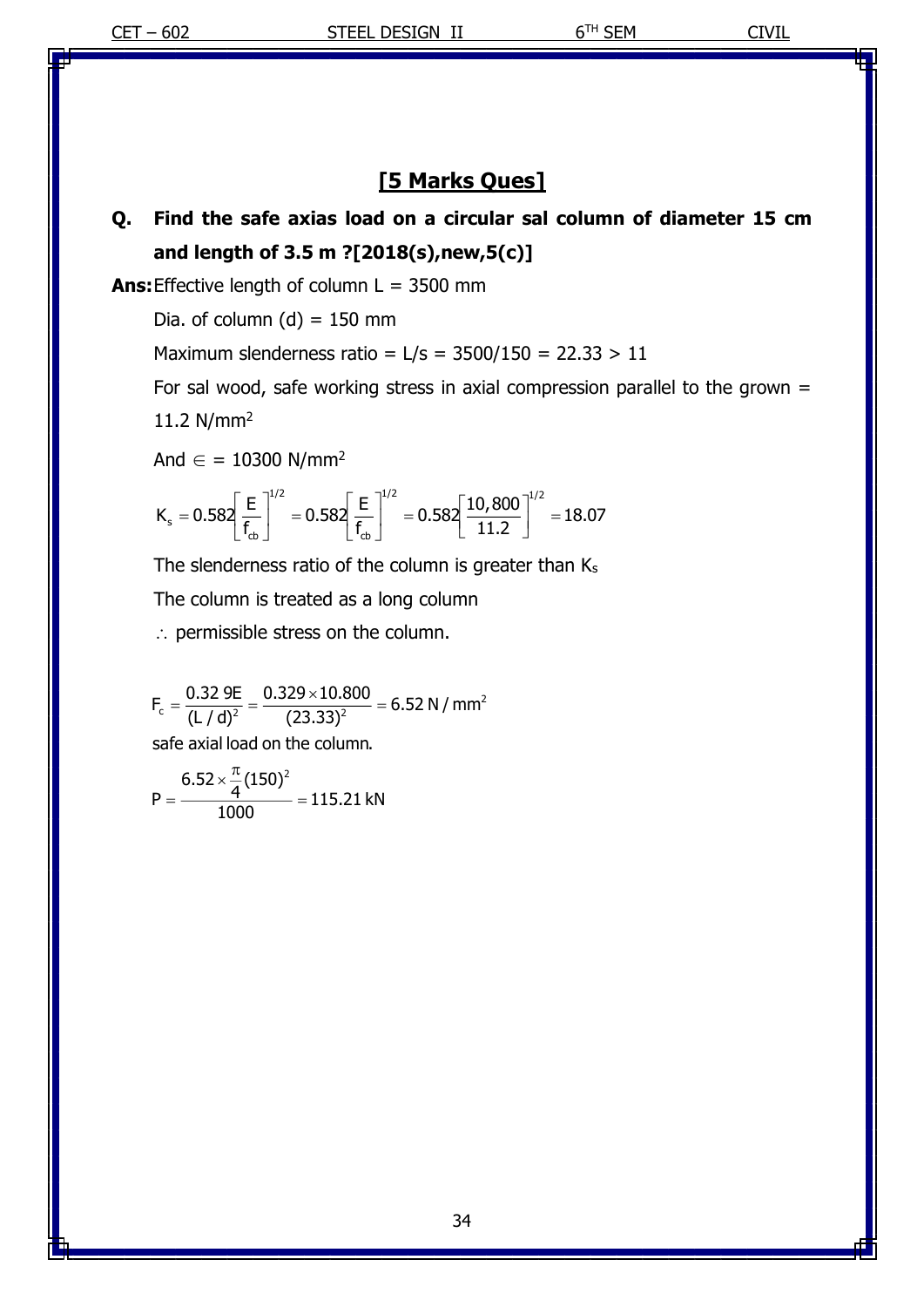#### **[7 Marks Ques]**

**Q. A sal wood (M.P.) column is 150 mm × 200 mm in cross section. Determine the safe axial load on the column if the unsupported length of the column is (i) 1.5 m (ii) 2.8 m (iii) 4.0 m Assume inside location and standard grade (Grade-I)?[2015(s),1-c]**

**Ans:**Unsupported length of the colukn = 1.5

d = 150 mm  
\n
$$
\frac{s}{d} = \frac{1500}{150} = 10
$$
\nk = 0.720 $\sqrt{\frac{E}{f_c}}$   
\nE = 12.7 × 10<sup>3</sup> M/mm<sup>2</sup> (for sal wood)  
\nf<sub>c</sub> = 7.4N/mm<sup>2</sup>  
\nk = 0.702 $\sqrt{\frac{12.7 \times 10^3}{9.4}} = 25.8$   
\n $\frac{s}{d} = k$   
\nSo, it a long column  
\nsafe stess =  $\frac{0.329 E}{(s.d)^2} = \frac{0.329 \times 12.7 \times 10^3}{(10)^2} = 42.44$   
\nsafe load carrying capacity = safe stress × area  
\n= 42.44 × 150 × 200  
\n= 1274.2 kN  
\n(i) Unsupported length = 2.8 m  
\nd = 150 mm  
\ns / d =  $\frac{2800}{150} = 18.66$   
\nk = 25.8 S / D < K  
\nSo, it is long column  
\nsafe stress =  $\frac{0.329 E}{(s/d)^2} = \frac{0.329 \times 12.7 \times 10^3}{(18.66)^2} = 11.99612$ 

Safe load carrying capacity = safe stress  $\times$  area  $= 12 \times 150 \times 200 = 360$  kN

(ii) Unsupported length column  $= 4$  m  $d= 150$  mm s/d = 1500/150 = 26.66, k = 25.8

 $s/d > k$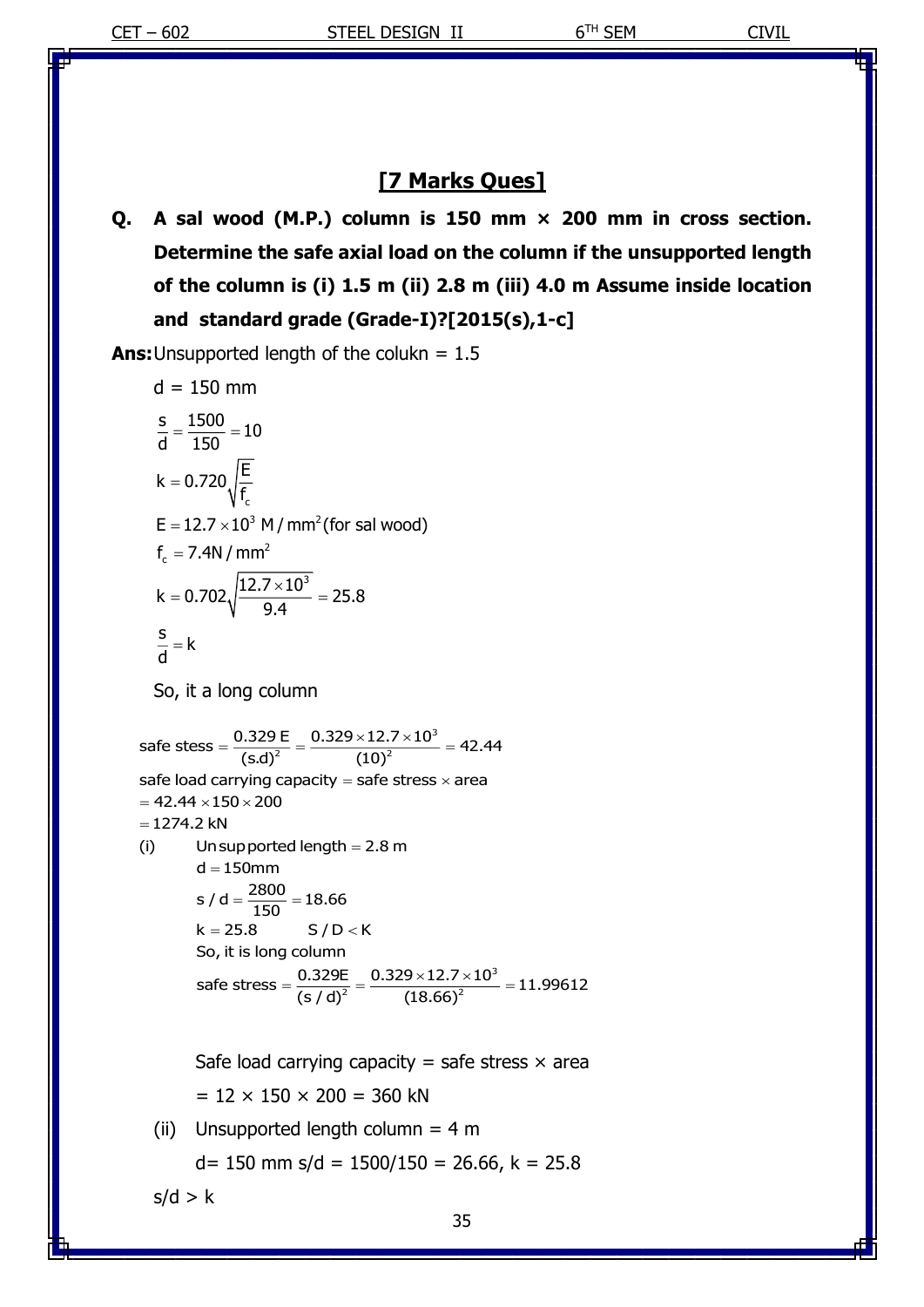so this is short column.  
\n
$$
\text{safe stress} = \frac{0.329 \text{ E}}{(s/d)^2} = \frac{0.329 \times 12.7 \times 10^3}{(26.66)^2} = 5.82
$$

safe load carrying capacity = safe stress  $\times$  area

 $= 5.82 \times 150 \times 200$ 

 $= 174.75$  kN.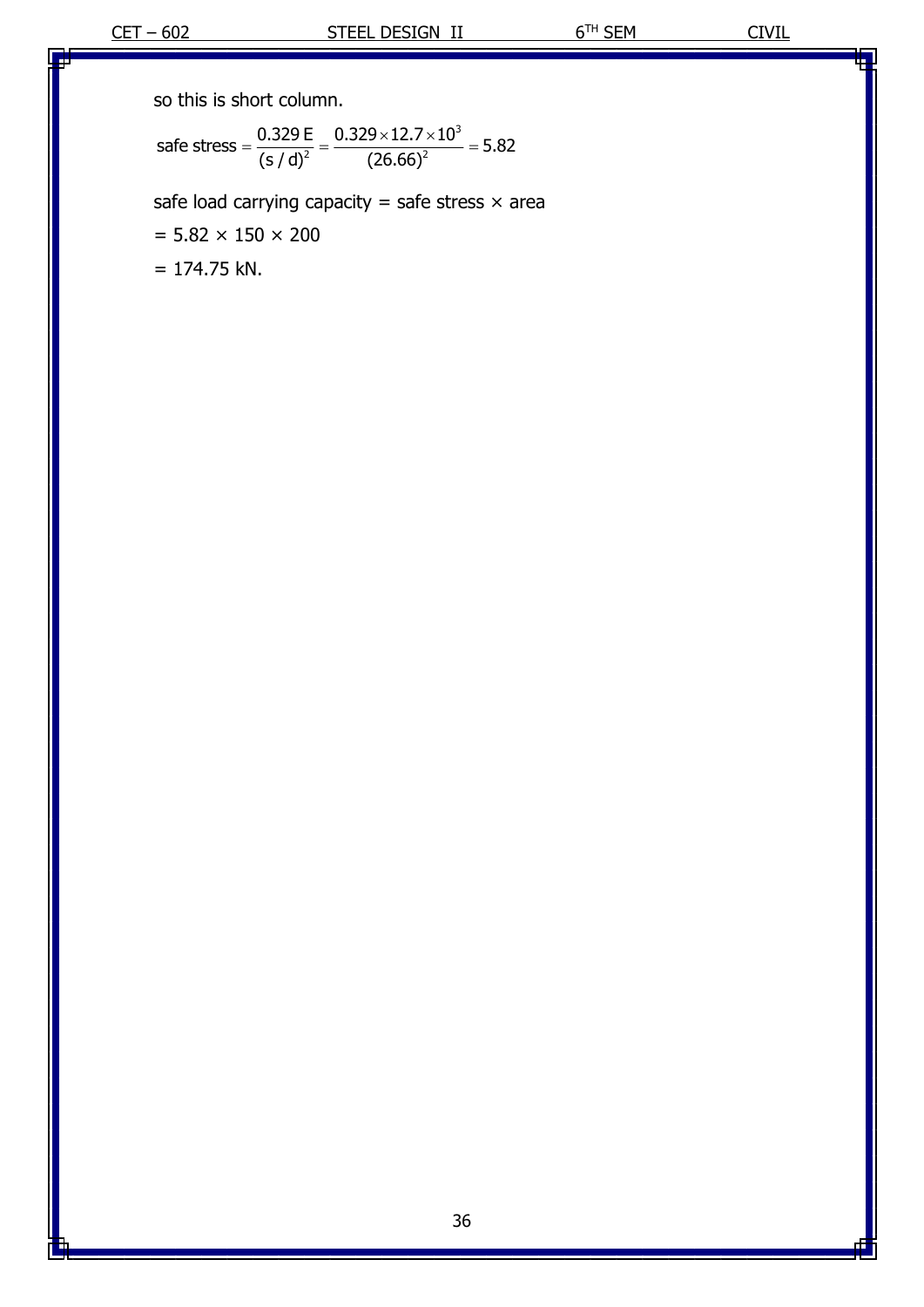# **CHAPTER:9**

# **[2 Marks Ques]**

## **Q. Where the critical section for computing maximum bending moment in each of the following coases lie: [ 2016(w) 1-j]**

**Ans:**(a) Footing supporting a column.

(b) Footing supporting a massonary wall.

## **Q. Difference between an isolated footing and a strip footing [ 2018(w) 1-g]**

**Ans:**An individual footing under a single column is known as an isolated footing. Where good soil and sufficient area is available, these footings are economical.

- **Q. If a no. of footings in a line are to be combined, a strip footing is used. Differential settlement can be minimized by uysing such footings. [ 2016(w),2.a]**
- **Ans:** In case of footing supporting a column at the face of the column, the critical section for computing maximum BM>

In case of footing supporting a masonry wall the critical section for computing maximum BM in the half between the centre line and the edge if the wall.

**Q. What is the minimum value of the thickness of slopped footing at the edge when the footing rests on normal soil ? [2015(s) 1-h]**

**Ans:**In reinforced and plain concrete footings, the thickness at the edge shall not be less than 150 mm for footings on soils. Nor less than 300 mm above the tops pf piles for footing on piles.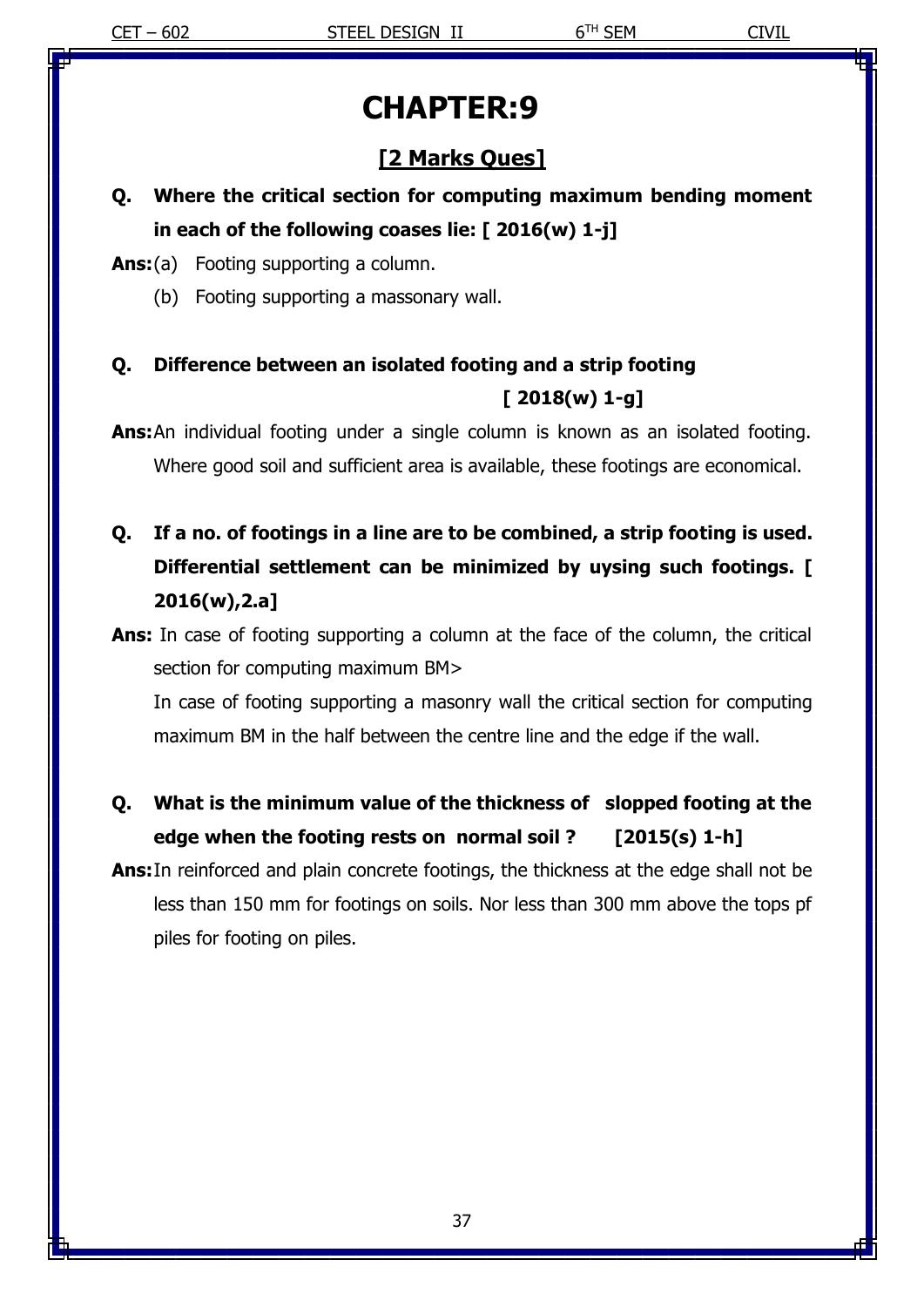### **[7 Marks Ques]**

**Q. Find the design bending moment and shear force of an RCC footing for a masonry wall of 300 mm thick subjected to an imposed load of 50 kN/m on the footing including self weight of masonry walls.**

 **[ 2018(w),5.c]**

**Ans:**Assuming M20 concrete and Fe415 steel

SBC of soil =  $120$  kN/m<sup>2</sup>

Design constants.

 $R_C = 0.259$ ,  $J_c = 0.904$  and  $Q_c = 0.914$ 

Width of footing B =  $50/120 = 0.41$  m  $\simeq$  0.45 m

Net upward pressure  $P_0 = 50/0.45 = 111.11$  kN/m<sup>2</sup>

Design of section

Maximum B.M occurs at section x-x distance b/4 from the centre of wall and its magnitude is given by

6

$$
M = \frac{P_0}{8} = (B - b) \left( B - \frac{b}{4} \right) \times 10^6 \text{ Nmm}
$$

$$
= \frac{111.11}{8} (0.45 - 0.3) \left( 0.45 - \frac{0.3}{4} \right) \times 10^6
$$

8 (4)  
= 0.78 × 10<sup>6</sup> Nmm  

$$
d = \sqrt{\frac{Mu}{bQ_c}} = \sqrt{\frac{0.78 \times 10^6}{1000 \times 0.914}} = 29.23 \text{ mm}
$$

Provides to total depth of 160 mm and a cover to the centre of the steel equal

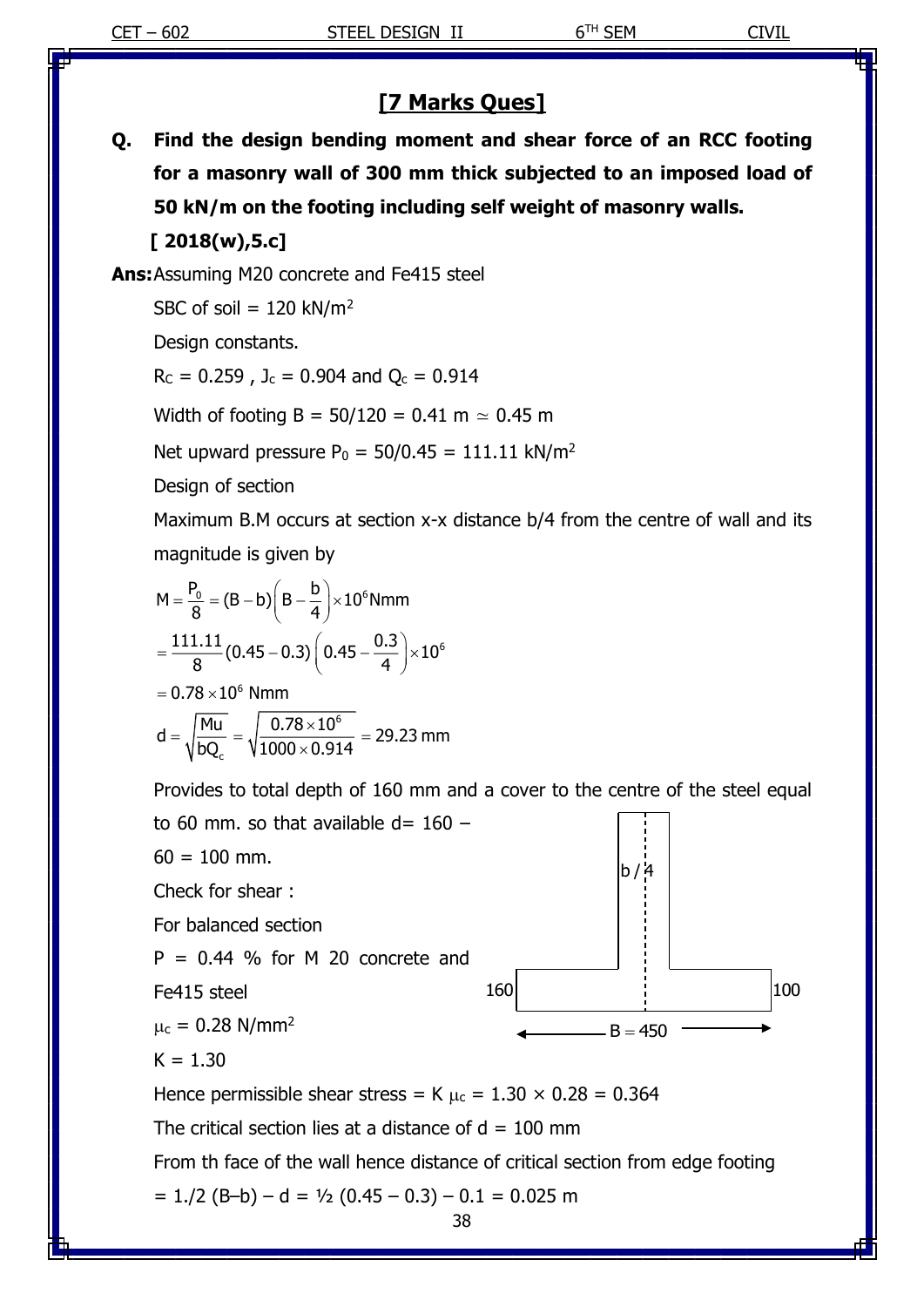2 = 50000 × 0.225 = 11250 N / m<br> $v = \frac{v}{bd} = \frac{1250}{100 \times 100} = 0.1125$  N / mm v = 50000  $\times$  0.225 = 11250 N / m  $\frac{\mathsf{v}}{\mathsf{b}\mathsf{d}} = \frac{1250}{100 \times 100}$  $\mu_{\rm v} = \frac{v}{bd} = \frac{1250}{100 \times 100} = 0.11$ 

This is less than the permissible shear stress hens safe ( $\mu$ <sub>v</sub> <  $\mu$ <sub>c</sub>)

Design of reinforcement :  
\n
$$
A_{st} = \frac{M}{\sigma_s + jd} = \frac{0.78 \times 10^6}{230 + 0.0904 \times 100} = 363.6 N/mm^2
$$

Using 12 mm Q bars

 $A = \pi/4$  (12)<sup>2</sup> = 112 mm<sup>2</sup> s  $\frac{\text{0.12}}{\text{m} \times 100 \times 160}$  = 192 mm $^2$ spacing S  $=\displaystyle\frac{1000\times{\sf A}}{\sf A}$   $=\displaystyle\frac{1000\times113}{364}$   $=310$  mm Provide 12 mm $\scriptstyle\phi$  bars @300 mm c / c Area of longitudinal reinf orcement  $=$  0.12  $\%$  area of cross sec tion  $=\frac{100}{100}$   $\times$  100  $\times$  160  $=$  $\textsf{Spacing}=1000\times \frac{50.26}{192} = 201 \ \textsf{mm}$ Pr ovide 8 mm  $\phi$ bars @ 250 c / c.  $=\frac{1000\times A}{\sqrt{1000\times A}} = \frac{1000\times 113}{\sqrt{1000\times A}} =$ 

**Q. Design a square footing for a RCC column of 350 mm × 350 mm carrying a load of 500 kN. The SBC of the soil s 12 KN/m<sup>2</sup> . The materials are grade M20 concrete and HYSD reinforcement of grade Fe415 for both the column and the footing?[ 2016(w),4.c]**

**Ans:**Data given

Column size =  $350$  mm  $\times$  350 mm Load =  $500$  Kn S.B.C. of soil =  $120$  KN/m<sup>2</sup>  $Fck = 20 N/mm<sup>2</sup>$  $Fy = 415$  N/mm<sup>2</sup> Step : 1 Column load =  $500$  kN Totl load = condition load + foundation load  $= 500 + (10 % of the column load)$  $= 500 + 50 = 550$  kN Ultimate load =  $1.5 \times 550 = 825$  kN Step -2 : Aq = ultimate  $\text{lod/S.B.C.} = 825/120 = 6.875 \text{ mm}^2$  $B = 2.7$  m (for square footing)  $L = 2.7$  m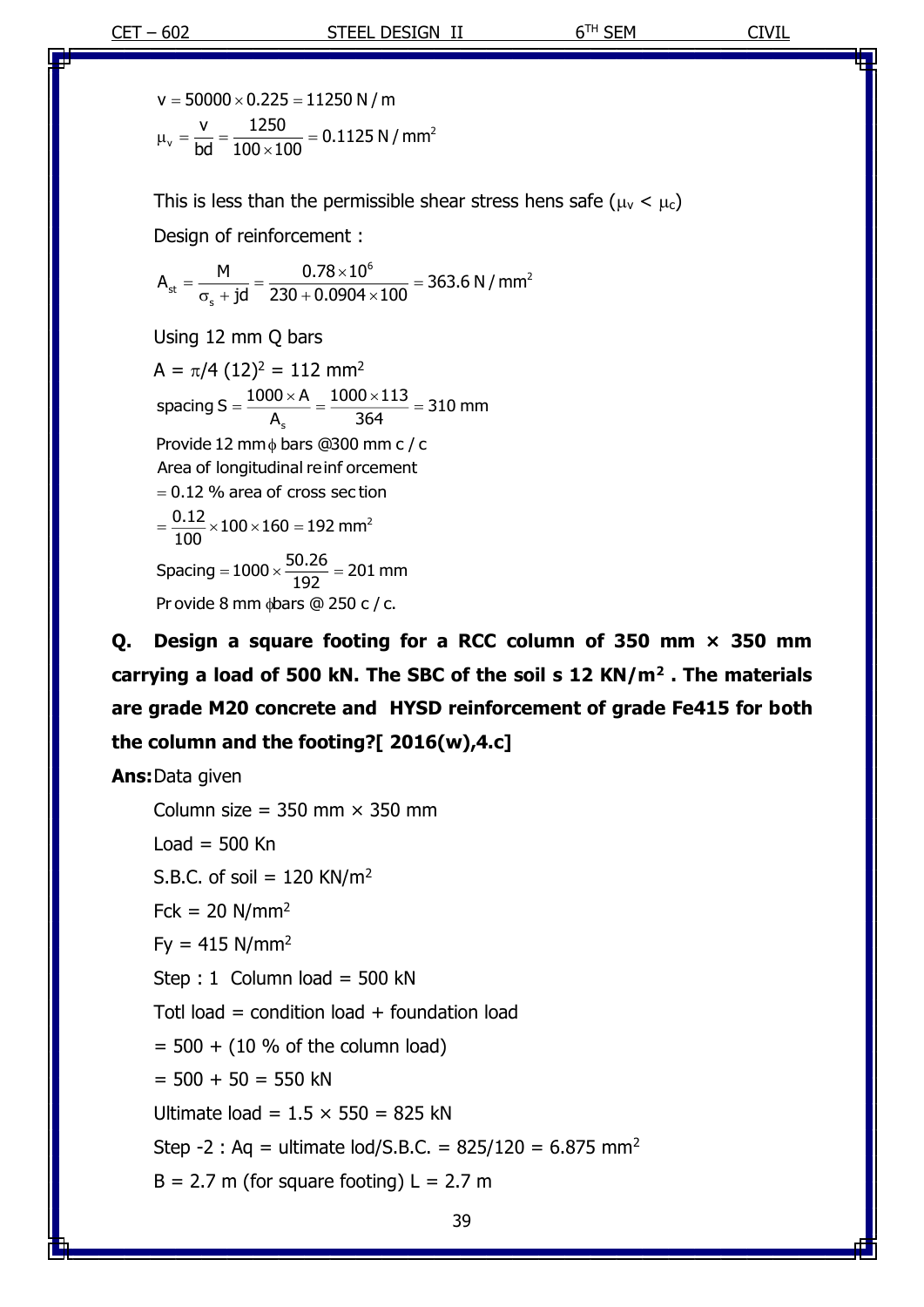$A<sub>prov</sub> = 7.29 m<sup>2</sup>$ Step-3 : Upward pressure (q) = w/A<sub>pro</sub> =  $\frac{500 \times 1.5}{7.29}$  = 102.88 < spc.  $\frac{\times 1.5}{ }$  = 102.88  $<$ Step-4 : Bending moment calculation  $M_{uxx} = M_{uyy}$ 

$$
M_{\text{uxx}} = q \times B \times \left(\frac{B-b}{8}\right) = 103 \times 2.78 \times \frac{(2.7 - 0.35)^{2}}{8} = 191.97 \text{ kN/m}
$$
  
Step – 5 : Depth calculation

$$
M_{u_{max}} = 0.30 f_{ck} \frac{x_{u_{max}}}{d} \left[ 1.092 \frac{x_{u_{max}}}{d} \right] \times bd^2
$$
  
\n
$$
\Rightarrow 191.27 \times 10^6 = 0.36 \times 20 \times 0.48 \left[ 1 - 0.42 \times 0.48 \right] \times 2700d^2
$$
  
\n
$$
\Rightarrow d = \sqrt{25910} = 160 \text{mm} \square 350
$$

Step -6 : Steel calculation<br>  $(Ast)_x = (Ast)_y$ 

(Ast)<sub>x</sub> = (Ast)<sub>y</sub>  
\n
$$
\frac{Mu}{bd^2} = \frac{191.97 \times 10^6}{2700 \times 350^2} = 0.58
$$
\nPt = 0.412  
\n(Ast)<sub>min</sub> = 3.605 mm<sup>2</sup>  
\n(Ast0<sub>min</sub> =  $\frac{0.12}{100} \times 2700 \times 400 = 1236$  mm<sup>2</sup>  
\nAst > Ast<sub>min</sub>

Step-7 : Check for one way shear critical section 'd' from the face of the column

$$
Zv \le k
$$
  
\n
$$
Zv = v_u/bd
$$
  
\n
$$
v_u = q \times L\left(\frac{L-1}{2} - d\right)
$$
  
\n
$$
= 103 \times 2.7\left(\frac{2.7 - 0.35}{2} - 0.35\right)
$$
  
\n
$$
= 229.43 kN
$$
  
\n
$$
Zv = \frac{229.43 \times 10^3}{2700 \times 350} = 0.24 N/mm^2
$$
  
\n
$$
k = 1, Pt = 0.412, Qc = 0.44 N/mm^2, kc = 0.44 N/m^2
$$
  
\n
$$
Zv < kc \text{ (it is satisfy)}
$$
  
\nStep – 8 : Check for the two way shear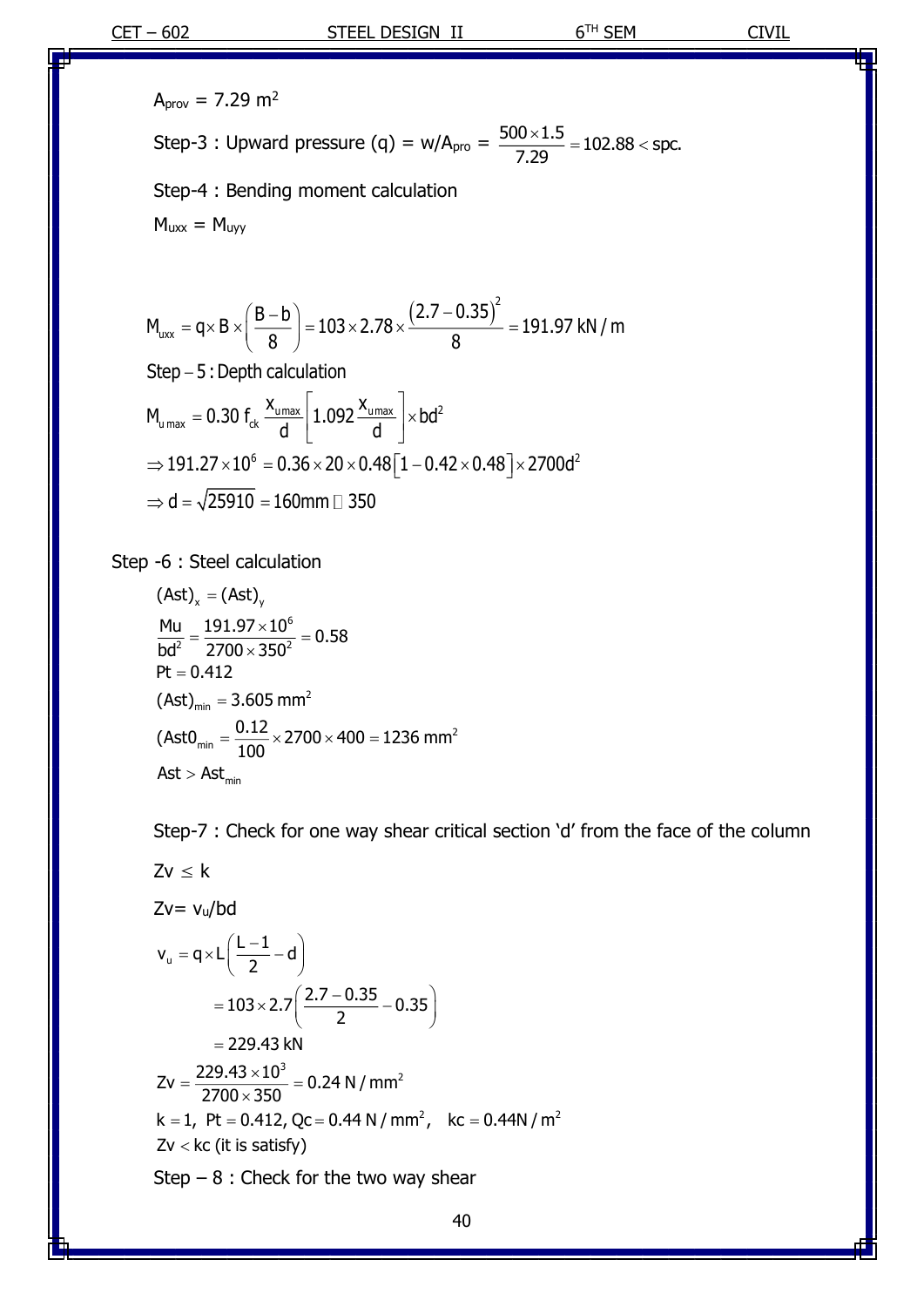Critical section d/2 from the face of the column  $Zv \leq ks$ , zi  $Ks = 0.5 + \beta c$  $m\beta c = b/L = 0.35/0.35 = 1$  $KS = 0.5 + 1 = 1.5 \approx 1$ Ic =  $0.25 \sqrt{x} = 0.25 \times \sqrt{20} = 10118 \text{ N/mm}^2$  $Kic = 1 \times 1.118 = 1.118$  N/mm<sup>2</sup>  $Zv = Vu/bd$  $L^1 = L + d = 0.35 + 0.35 = 0.7$  m  $B' = 0.7$  m b= 2 (b<sup>1</sup> + c<sup>1</sup>) = 2 (0.7 + 0.7) = 2.8 m  $d^1 = 0.35$  m  $V = q \times [(L \times B) - (L^1 \times b^1)]$  $= 103 \times [(2.7 \times 2.7) - (0.7 \times 0.7)]$  $= 700$  kN Step – 9 : Check for load transfer Nominal bearing stress < AlloSwable bearing stress So, nominal bearing stress = (coumn load/(Area of column)  $A_1 = L \times B$  $L = 1 + 4D = 350 + (4 \times 400) = 1950$  mm  $A_1 = 1950 \times 1950 = 3802500$  mm<sup>2</sup>  $A_2 = 350 \times 350 = 122500$  mm<sup>2</sup>  $Zv = \frac{700 \times 10^3}{2700 \times 350} = 0.74 \text{ N/m}^2$  $=\frac{700\times10^3}{2700\times350}=0.7$ zzu<br>Zv < K Z<mark>c</mark> 1 2  $1 \quad 0.4$   $1 \cdot 20.2 \cdot 7.1011 \cdot 20.2$  $\frac{\mathsf{A_1}}{2}$  = 5.57 < 2  $\frac{1}{\mathsf{A}_2}$  = 5.57  $<$ so it is takes as 2 Allowable bearing stress = 045 fck =  $\sqrt{\frac{A_1}{A_2}}$  = 0.45  $\times$  20  $\times$  2 = 18 N / mm

Column load  $\mathord= \! 1.5 \times$  750  $\mathord= 1125$  kN

| Column load  | $= \frac{1125 \times 10^3}{350 \times 350} = 9.18 < 18$ \n |
|--------------|------------------------------------------------------------|
| It is safety |                                                            |

41

2